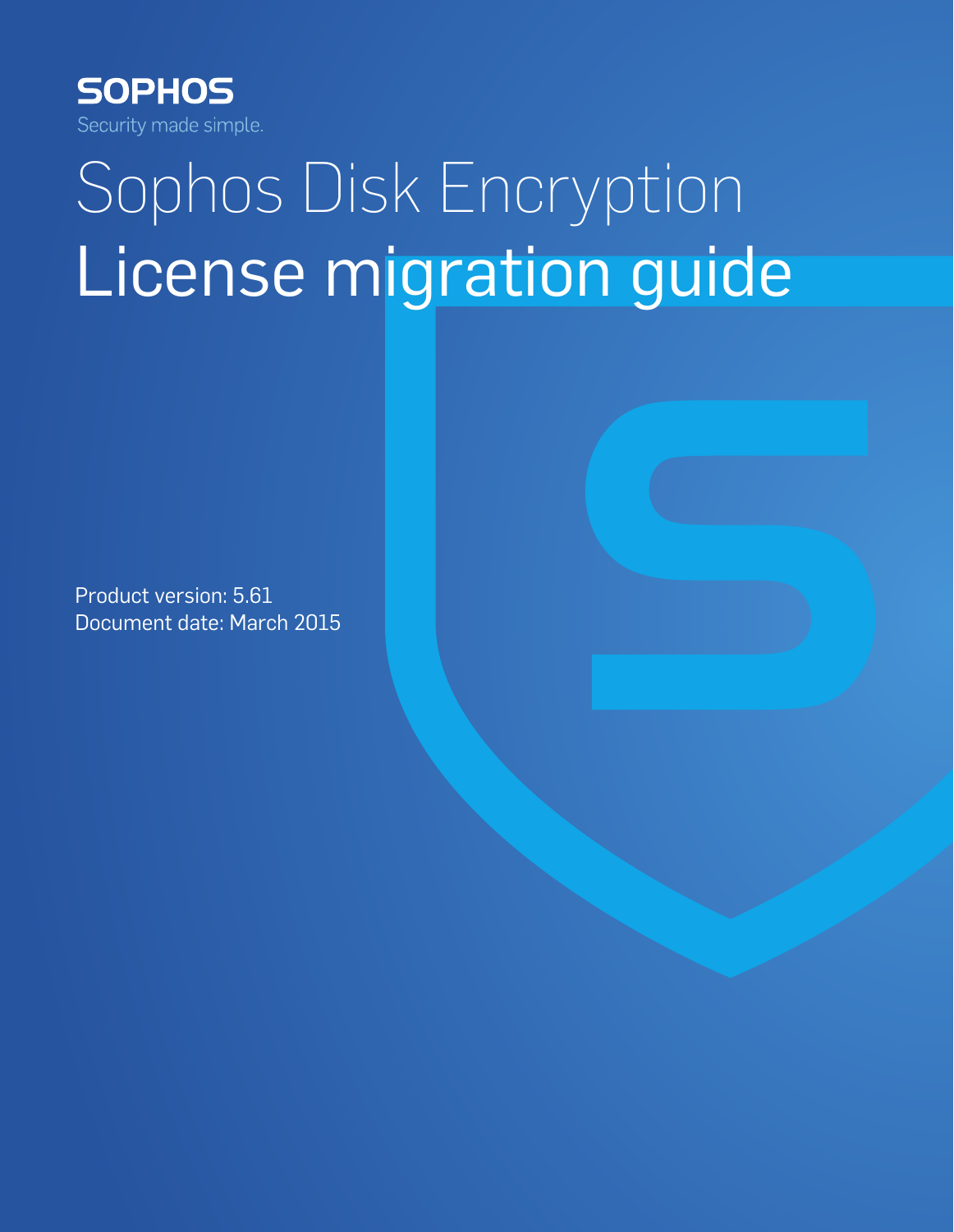## Contents

| 5.3 Merge two SDE/SGE 5.5x or 5.6x environments into Sophos Disk Encryption |  |
|-----------------------------------------------------------------------------|--|
|                                                                             |  |
| 6                                                                           |  |
|                                                                             |  |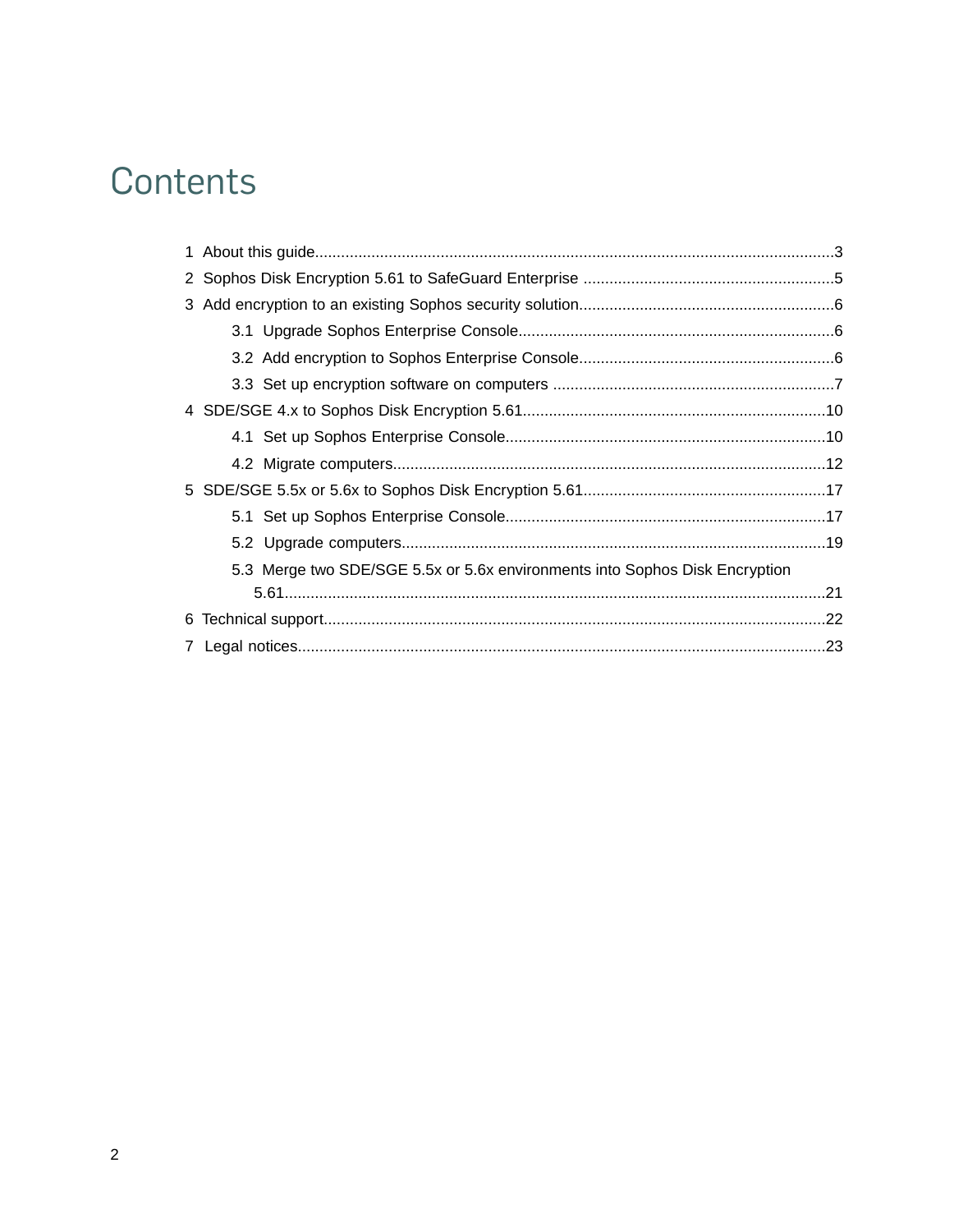## <span id="page-2-0"></span>1 About this guide

This guide describes migration scenarios that involve a change in your Sophos Enterprise Console or Sophos encryption software license. It covers migration of server-side software as well as endpoint software.

**Important:** Please note that Sophos Disk Encryption 5.61 managed by Sophos Enterprise Console will retire at the end of March 2016. This product is no longer available to purchase. For information about SafeGuard encryption product retirements, see knowledgebase article 119020 [\(http://www.sophos.com/en-us/support/knowledgebase/119020.aspx](http://www.sophos.com/en-us/support/knowledgebase/119020.aspx)).

The guide assumes that you are familiar with Sophos Enterprise Console (SEC), Sophos SafeGuard Disk Encryption/Sophos SafeGuard Easy and SafeGuard Enterprise.

The following migration scenarios are described:

- Migrate from Sophos Disk Encryption 5.61 (Sophos Enterprise Console 5.1 or later with managed encryption) to SafeGuard Enterprise managed encryption.
- Add encryption to an existing Sophos security solution.
- Migrate from Sophos unmanaged encryption (SDE 4.6x / SGE 4.5x) to Sophos Disk Encryption 5.61.
- Migrate from Sophos unmanaged encryption (SDE 5.5x or 5.6x / SGE 5.5x or 5.6x) to Sophos Disk Encryption 5.61.

### Migration scenarios that are not covered in this guide

The following migration scenarios are not covered:

- Migrate endpoints from SafeGuard Enterprise 6 or later / SafeGuard Easy 6 or later to Sophos Disk Encryption 5.61 to be managed by SEC. In this case you have to decrypt the endpoint and uninstall the encryption agent software. Then you have to install Sophos Disk Encryption 5.61 on the endpoint that is to be managed by SEC.
- Migrate from SafeGuard Enterprise to Sophos Disk Encryption 5.61 managed by SEC.

**Note:** Provided that you do not want to use Enterprise Console to manage Sophos Disk Encryption 5.61, you can install Enterprise Console on the same server as SafeGuard Enterprise. Some specific configuration is required to set this up. For further information, see <http://www.sophos.com/en-us/support/knowledgebase/117632.aspx>.

■ Migrate from managed encryption to unmanaged encryption. In this case you have to decrypt and then re-encrypt the endpoint computers.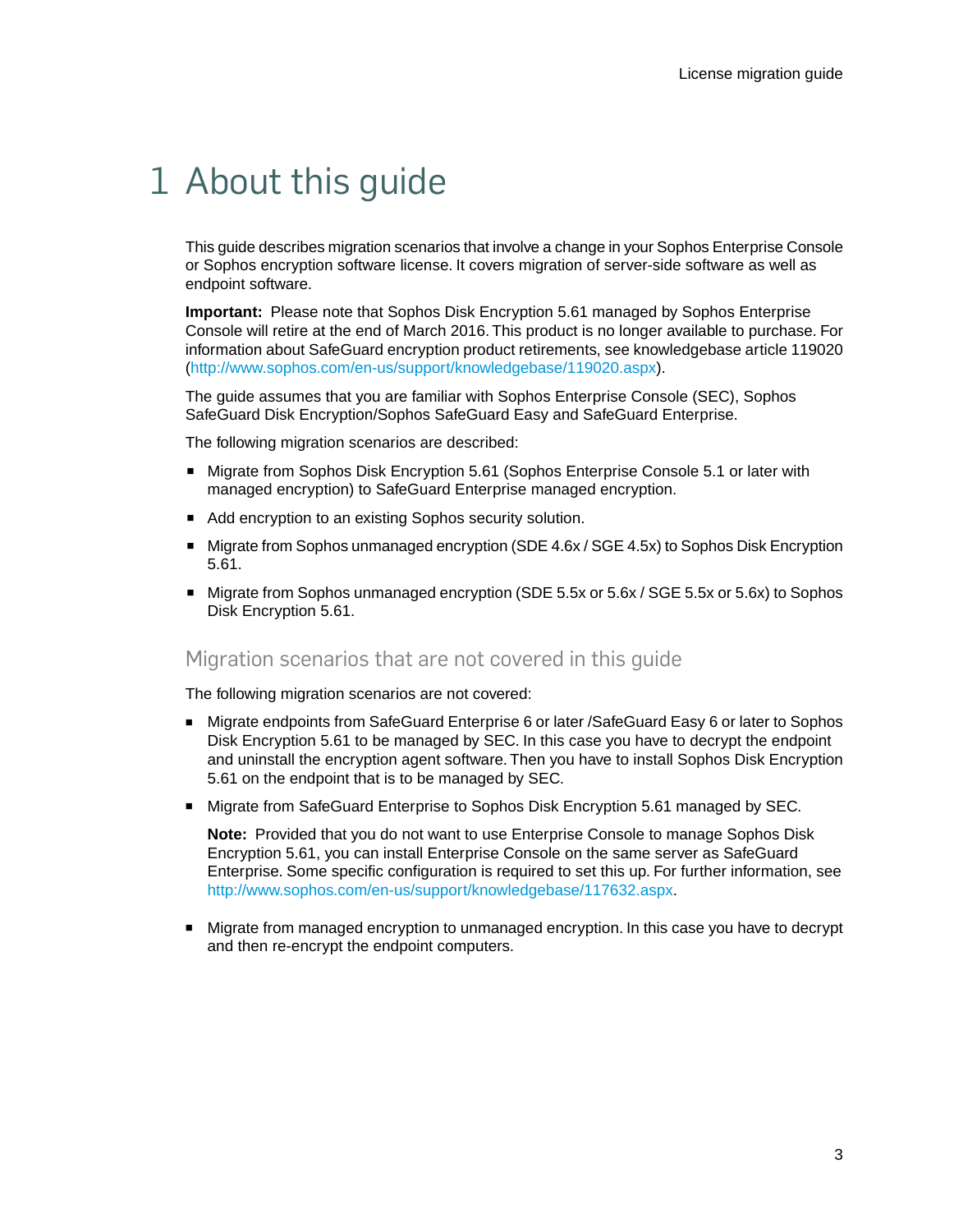## Product names used in this guide

| Product name                           | Description                                                                                                                                                                                                                                                                |
|----------------------------------------|----------------------------------------------------------------------------------------------------------------------------------------------------------------------------------------------------------------------------------------------------------------------------|
| Sophos Enterprise Console              | Sophos console that manages and updates Sophos<br>security software. Starting with version 5.1, it also<br>manages encryption.                                                                                                                                             |
| Sophos Disk Encryption 5.61            | Sophos Enterprise Console managed encryption<br>software.                                                                                                                                                                                                                  |
| Full Disk Encryption                   | Name of encryption feature in Sophos Enterprise<br>Console. A feature that protects hard drives on<br>endpoint computers from being read or changed by<br>unauthorized persons.                                                                                            |
| Sophos SafeGuard Disk Encryption (SDE) | SafeGuard standalone encryption software available<br>with the Endpoint Security and Data Protection<br>(ESDP) bundle. From version 5.50, SafeGuard Policy<br>Editor is used to configure policies for standalone<br>computers.                                            |
| Sophos SafeGuard Easy (SGE)            | SafeGuard encryption software. From version 5.50,<br>Sophos SafeGuard Easy is the product name for the<br>SafeGuard Enterprise standalone encryption<br>solution. From version 5.50, SafeGuard Policy Editor<br>is used to configure policies for standalone<br>computers. |
| SafeGuard Enterprise                   | Comprehensive, modular SafeGuard encryption suite<br>with central, role-based management that protects<br>data on endpoint computers from being read or<br>changed by unauthorized persons.                                                                                |

## Sophos documentation

Sophos documentation is published at [http://www.sophos.com/en-us/support/documentation.](http://www.sophos.com/en-us/support/documentation)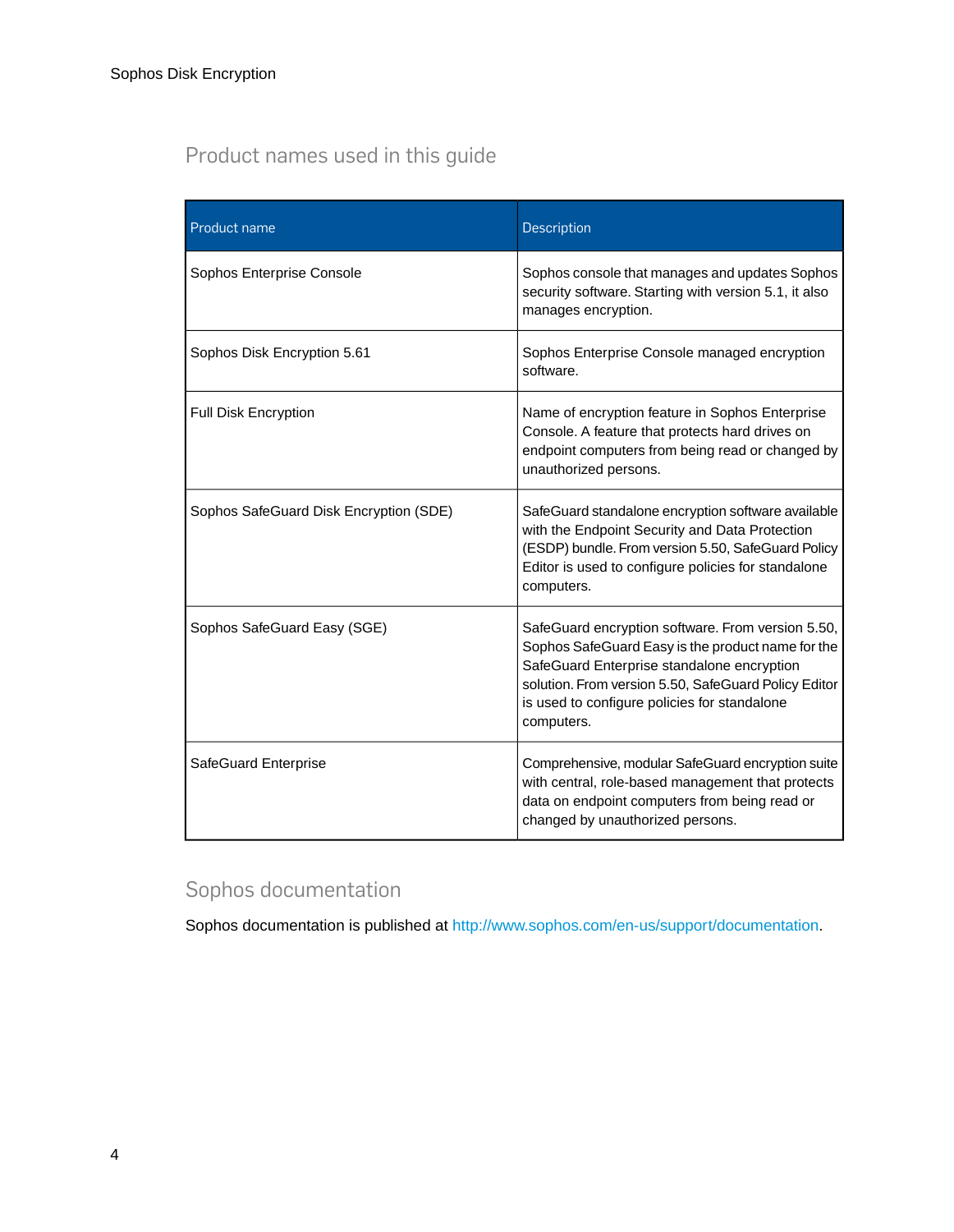## <span id="page-4-0"></span>2 Sophos Disk Encryption 5.61 to SafeGuard **Enterprise**

Migration from Sophos Disk Encryption 5.61 to SafeGuard Enterprise involves the following steps:

- Export the SEC company certificate: In Enterprise Console on the **Tools** menu, click **Manage Encryption** and select **Backup Company Certificate**. Select a destination directory and file name and enter a password for the .P12 file when prompted.
- Install SafeGuard Management Center and SafeGuard Enterprise Server.

**Note:** If you have the SEC management server with encryption installed on this server, install SafeGuard Enterprise on a different server.

- In the SafeGuard Management Center configuration wizard, select a new database to be created and import the company certificate exported before.
- In SafeGuard Management Center, create the endpoint configuration package: On the **Tools** menu, click **Configuration Packages Tool**. Select **Managed client packages**, make your edits and create the configuration package.
- Deploy the configuration package to the endpoints. After the endpoints have received it, they are able to connect to SafeGuard Enterprise Server. From that time on, the endpoint can be managed by SafeGuard Management Center.
- In SafeGuard Management Center, create and assign policies as desired.

The migrated endpoints remain visible in Enterprise Console as "managed by SafeGuard Enterprise". All non-encryption related tasks can still be performed on them.

For detailed information on SafeGuard Enterprise installation, see the *SafeGuard Enterprise installation guide*.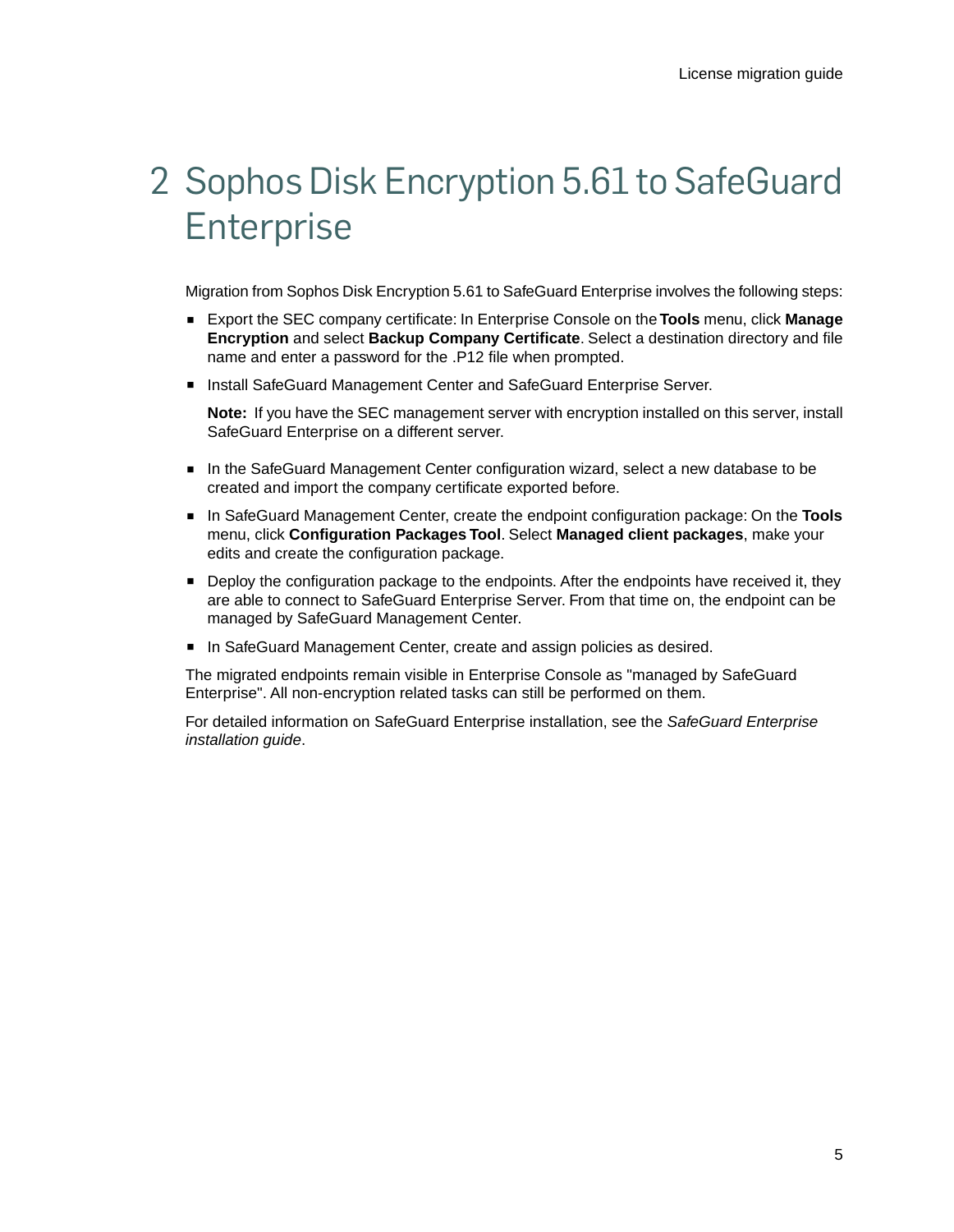## <span id="page-5-0"></span>3 Add encryption to an existing Sophos security solution

To add encryption to an existing Sophos security solution you need to upgrade Sophos Enterprise Console to include encryption and do a first-time installation of the encryption agent software on your endpoint computers.

**Note:** Encryption is only available if you have a valid license that includes it.

To add encryption to an existing Sophos security solution you do the following:

■ If you have a previous version of Enterprise Console installed, upgrade to the latest version including encryption.

If you already have the latest version of Enterprise Console installed without encryption, re-install it to add encryption.

■ Set up the encryption agent software on endpoint computers.

## <span id="page-5-1"></span>3.1 Upgrade Sophos Enterprise Console

If you have Sophos Enterprise Console below 5.1 installed on your computer, upgrade to the latest version of Sophos Enterprise Console including encryption.

To do so, run the latest Enterprise Console installer and follow the instructions. For more information, see the *Sophos Enterprise Console upgrade guide*.

**Note:** In the installer wizard make sure that you select to manage encryption with Enterprise Console.

Sophos Enterprise Console is upgraded, the full disk encryption feature is available.

## <span id="page-5-2"></span>3.2 Add encryption to Sophos Enterprise Console

If you have Sophos Enterprise Console 5.1 or later without encryption installed on your computer, re-install it to add encryption.

**Note:** If you are not using the latest version of Enterprise Console, we recommend upgrading to the latest version first.

- 1. At the computer where you want to install Enterprise Console, log on as an administrator:
	- If the server is in a domain, use a domain account that has local administrator rights.
	- If the server is in a workgroup, use a local account that has local administrator rights.
- 2. Find the Enterprise Console installer that you downloaded earlier.
- 3. Double-click the installer.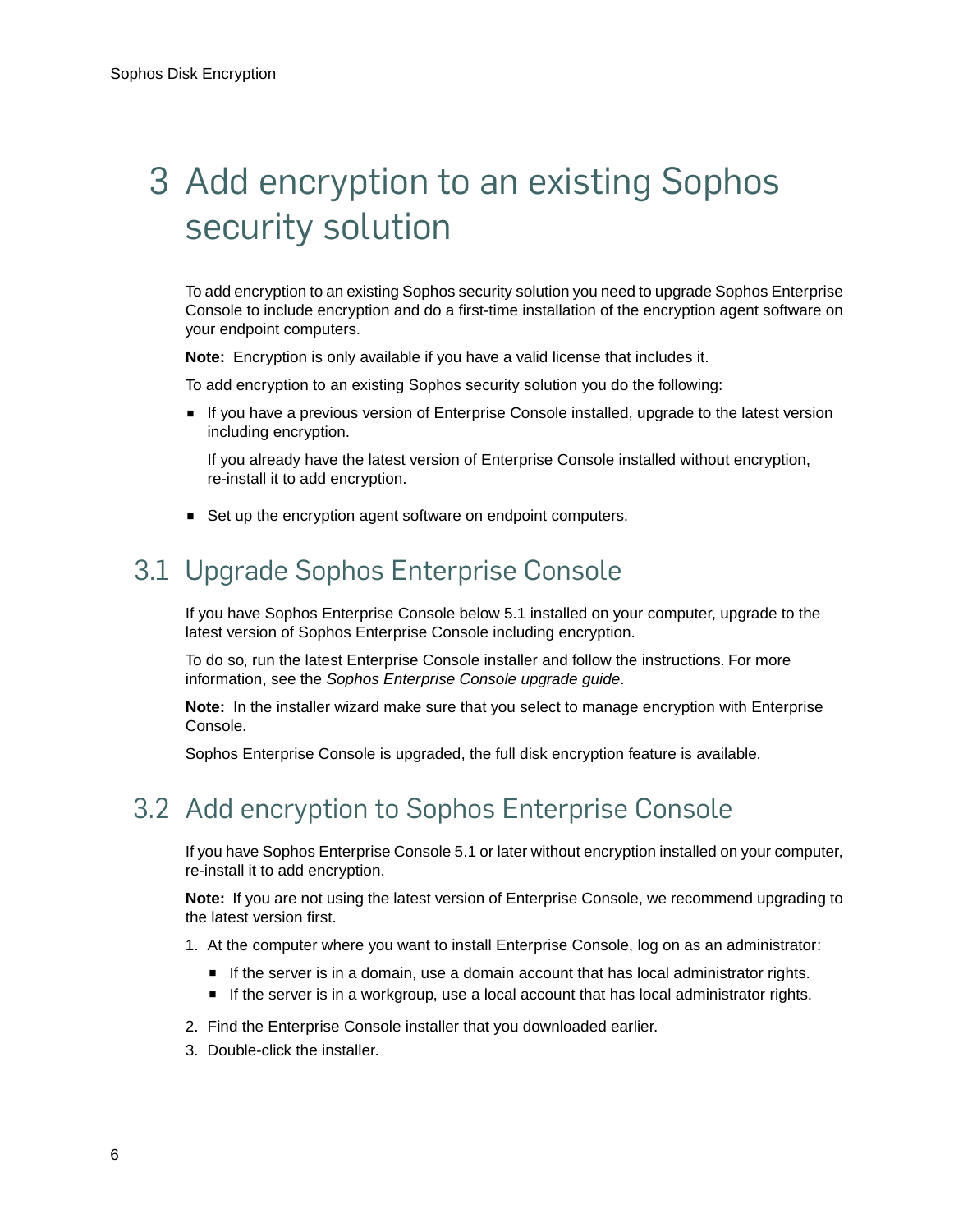4. When you are prompted, click **Modify**.

The installation files are copied to the computer and a wizard starts.

- 5. The wizard guides you through installation.You should do as follows:
	- a) Accept the defaults wherever possible.
	- b) On the **Components Selection** page, ensure that all the components are selected.
	- c) On the **Database details** page, enter details of an account that can access the computer where you are installing Enterprise Console. This should not be an administrator account.
	- d) On the **Manage Encryption** page, click **Manage Encryption**.
	- e) On the **Sophos Encryption** page, click **New installations**.You are prompted for the password for the certificates backup store. Make a note of the password.
- 6. When installation is complete, you may be prompted to restart. Click **Yes** or **Finish**.

## <span id="page-6-0"></span>3.3 Set up encryption software on computers

**Note:** Sophos Disk Encryption can be installed on Windows XP, Windows Vista and Windows 7 computers but not on Macs.

To set up Sophos Disk Encryption on computers you:

- Give administrator access to computers after installation
- Prepare to install encryption software.
- Install encryption software automatically.
- Install encryption software manually.

### 3.3.1 Give administrators access to computers after installation

Administrators might need to access and pre-configure computers after you have installed encryption software, for example to install other software. However, the first user who logs on after installation activates Power-on Authentication.To avoid this, add the respective administrators to a list of exceptions, as follows:

- 1. In Enterprise Console, in the **Policies** pane, double-click **Full disk encryption**. Double-click the **Default** policy to edit it.
- 2. Under **Power-on Authentication (POA)** click **Exceptions** next to **Enable Power-on Authentication**.
- 3. In **Exceptions**, click **Add**, enter the **User name** and the **Computer or domain name** of the relevant Windows account(s) and click **OK**.

You can use wildcards as the first or last character. In the **User name** field, the ? character is not allowed. In the **Computer or Domain Name** field, the characters / \ [ ] : ; | = , + ? < > " are not allowed.

- 4. In the **Default** policy dialog, click **OK**.
- 5. In the **Policies** pane, select the policy and drag it onto the group to which you want to apply the policy. When prompted, confirm that you want to continue.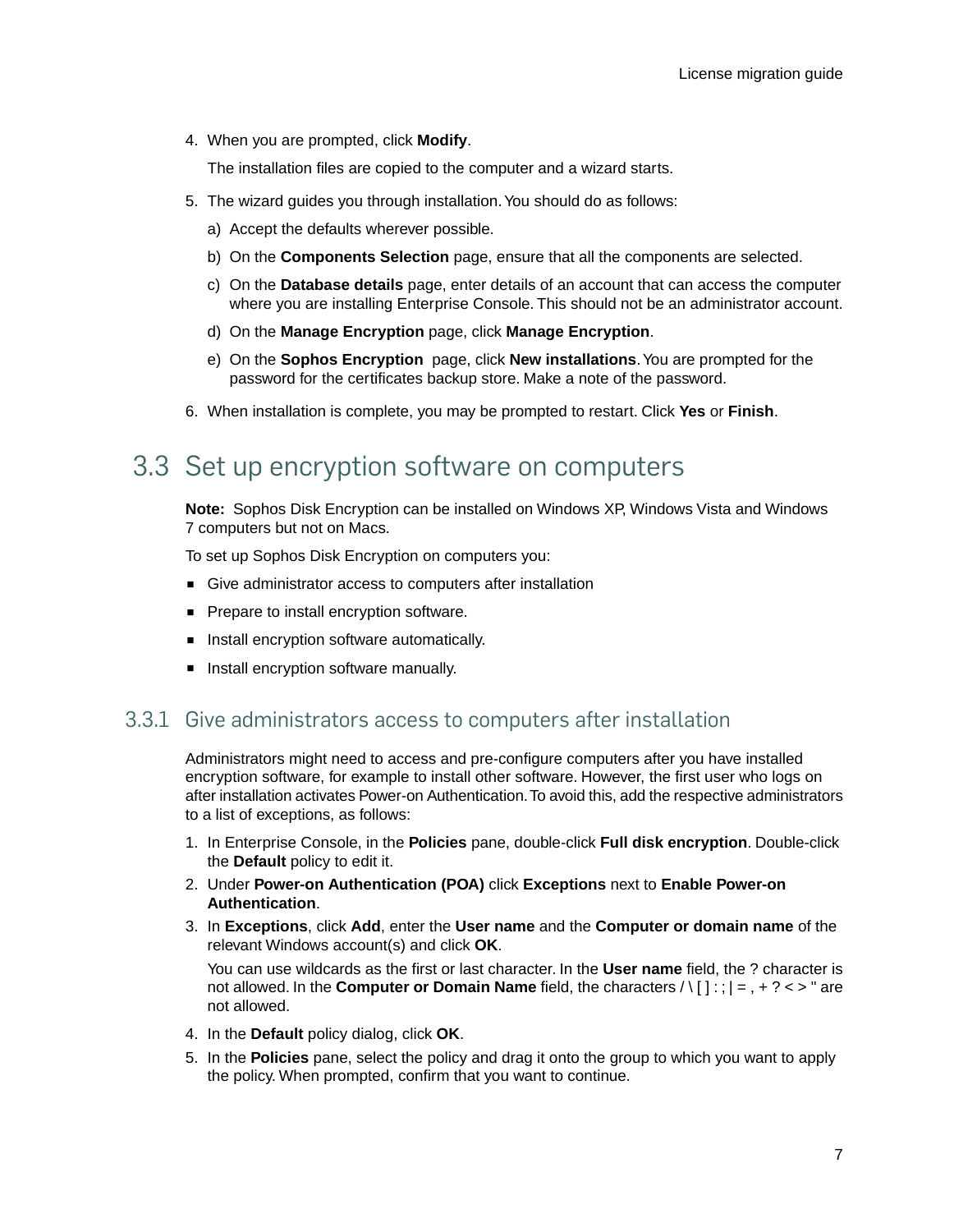## <span id="page-7-0"></span>3.3.2 Prepare computers for installation

If your license includes full disk encryption, you must do the following before you install encryption software on computers:

- Make sure that the computer has already been protected with Sophos anti-virus software version 10 before you deploy full disk encryption.
- Make sure that third-party encryption software has been decrypted and uninstalled before you deploy full disk encryption.
- Check if a user account is set up and active. The user needs to have a password.
- Drives to be encrypted must be completely formatted and have a drive letter assigned to them.
- Uninstall third-party boot managers, such as PROnetworks Boot Pro and Boot-US.
- Create a full backup of the data.
- Check the hard disk(s) for errors with this command:

#### **chkdsk %drive% /F /V /X**

You might be prompted to restart the computer and run **chkdsk** again. For further information, see: [www.sophos.com/en-us/support/knowledgebase/107081.aspx](http://www.sophos.com/en-us/support/knowledgebase/107081.aspx).

You can check the results (log file) in the Windows Event Viewer:

Windows XP: Select **Application**, **Winlogon**. Windows 7, Windows Vista: Select **Windows Logs**, **Application**, **Wininit**.

■ Use the Windows built-in defrag tool to locate and consolidate fragmented boot files, data files, and folders on local drives:

#### **defrag %drive%**

For further information, see: [www.sophos.com/en-us/support/knowledgebase/109226.aspx](http://www.sophos.com/en-us/support/knowledgebase/109226.aspx).

- If you have used an imaging/cloning tool on the computer, clean the master boot record (MBR). Start the computer from a Windows DVD and use the command **FIXMBR** within the Windows Recovery Console. For further information, see: [www.sophos.com/en-us/support/knowledgebase/108088.aspx](http://www.sophos.com/en-us/support/knowledgebase/108088.aspx).
- If the boot partition on the computer has been converted from FAT to NTFS, and the computer has not been restarted since then, restart the computer. If you do not do this, the installation may not complete successfully.

## 3.3.3 Install encryption software automatically

Make sure that the endpoints have been prepared for full disk encryption installation, in particular that the Sophos anti-virus software version 10 has been installed and that third-party encryption software has been uninstalled. For further information, see [Prepare computers for installation](#page-7-0) (page 8).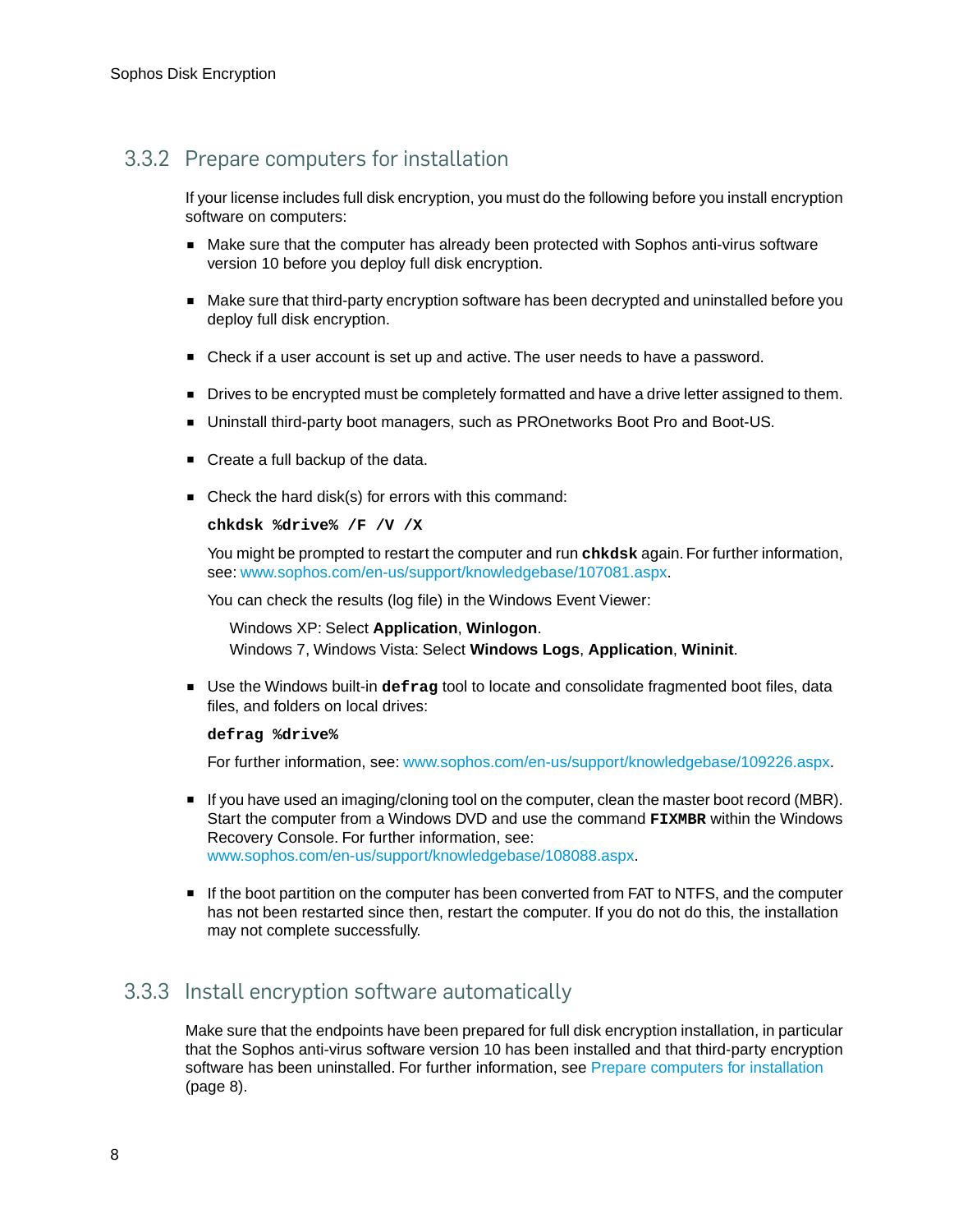To install encryption software automatically:

- 1. In Enterprise Console, select the computers on which you want to install full disk encryption.
- 2. Right-click the computers, and then click **Protect computers**.The **Protect Computers Wizard** is launched.
- 3. On the **Welcome** page, click **Next**.
- 4. On the **Installation Type** page, select **Encryption software**.
- 5. If there is more than one encryption subscription and installer location (bootstrap location) available, the **Encryption location** page is displayed. Select the **Encryption subscription** and **Address** to install from.
- 6. On the **Encryption summary** page, check for any installation problems.
- 7. On the **Credentials** page, enter details of an account that can be used to install software on computers.

Installation is staggered, so the process may not be complete on all the computers for some time.

The installation of encryption will cause computers to restart automatically within about 30 minutes after installation of the encryption software. If encryption is enabled by policy, it will only take place after the computer's restart.

For further information on the start behaviour of the computer and first logon after installation and activation of encryption, see the *Sophos Disk Encryption 5.61 help*.

### 3.3.4 Install encryption software manually

If you have computers that you cannot protect automatically, protect them by running an installer from the shared folder to which the encryption software has been downloaded.This shared folder is known as the *bootstrap location*.

Make sure that the endpoints have been prepared for full disk encryption installation, in particular that the Sophos anti-virus software version 10 has been installed and that third-party encryption software has been uninstalled.

During the installation of full disk encryption, make sure that only one user session is active on the endpoint. If you do not do this, the installation will fail.

You must log on to the computers that you want to protect as a Windows administrator.

To install encryption software on computers manually:

1. To find out which directory the installer is in, open Enterprise Console and select **Bootstrap locations** from the **View** menu.

In the **Bootstrap Locations** dialog box, the **Location** column displays the bootstrap location for each platform. Make a note of the relevant paths.

- 2. At the computer that hosts the bootstrap location, create a read-only user account.
- 3. Go to each computer and log on with local administrator rights.
- 4. Locate the encryption setup program setup.exe in the bootstrap location and double-click it. The encryption setup program can be found in the following location: \\<ServerName>\SophosUpdate\CIDs\<Subscription>\ENCRYPTION
- 5. A wizard guides you through installation of the encryption software.

To complete installation, the computer is restarted automatically.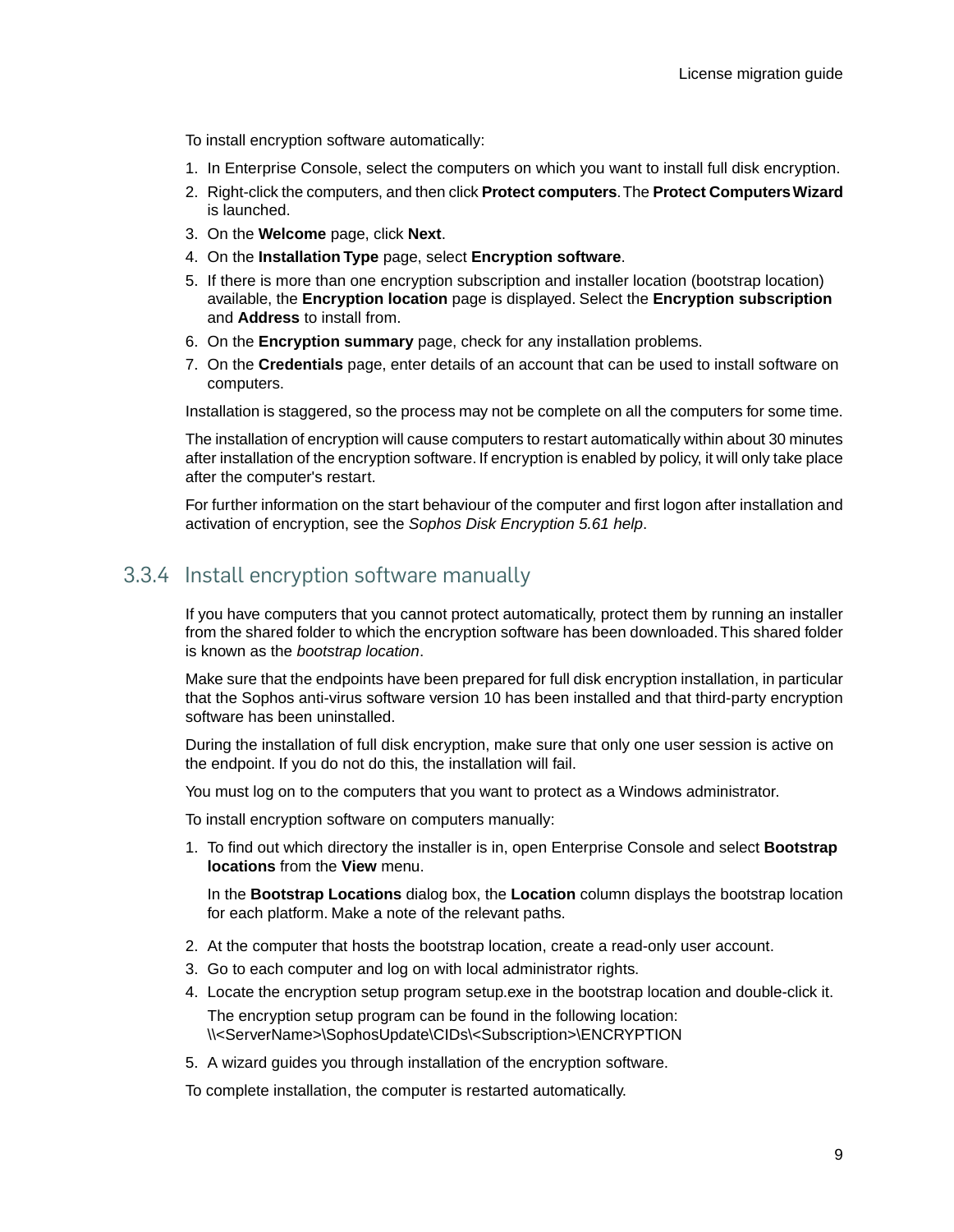## <span id="page-9-0"></span>4 SDE/SGE 4.x to Sophos Disk Encryption 5.61

This section describes how to migrate from Sophos SafeGuard Disk Encryption (SDE) 4.6x / SafeGuard Easy (SGE) 4.5x to Sophos Disk Encryption 5.61. It explains which features can be migrated and details the limitations.

To migrate from SDE/SGE 4.x to Sophos Disk Encryption 5.61 you:

- Set up the latest Sophos Enterprise Console.
- Migrate computers.

Sophos Disk Encryption 4.6x and SafeGuard Easy 4.5x endpoints can be directly migrated to Sophos Disk Encryption 5.61 by installing the Sophos encryption agent installation package on the endpoints. Hard drive encryption is being maintained, so there is no need to decrypt and re-encrypt the hard drive. It is not necessary to uninstall the Sophos encryption software before migration.

## <span id="page-9-1"></span>4.1 Set up Sophos Enterprise Console

If you have no Enterprise Console installed, install the latest version including encryption.

If you have a previous version of Enterprise Console installed, upgrade to the latest version including encryption.

If you already have the latest version of Enterprise Console installed without encryption, re-install it to add encryption.

When the latest version is installed, configure the full disk encryption policy.

**Note:** Using the SafeGuard Policy Editor to manage the Enterprise Console database is not supported.

### 4.1.1 Install Enterprise Console

To install Enterprise Console:

- 1. Go to the download web page that is specified in your download email. Type your username and password. Download the installers that you need.
- 2. At the computer where you want to install Enterprise Console, log on as an administrator:
	- If the server is in a domain, use a domain account that has local administrator rights.
	- If the server is in a workgroup, use a local account that has local administrator rights.
- 3. Find the Enterprise Console installer that you downloaded earlier.
- 4. Double-click the installer.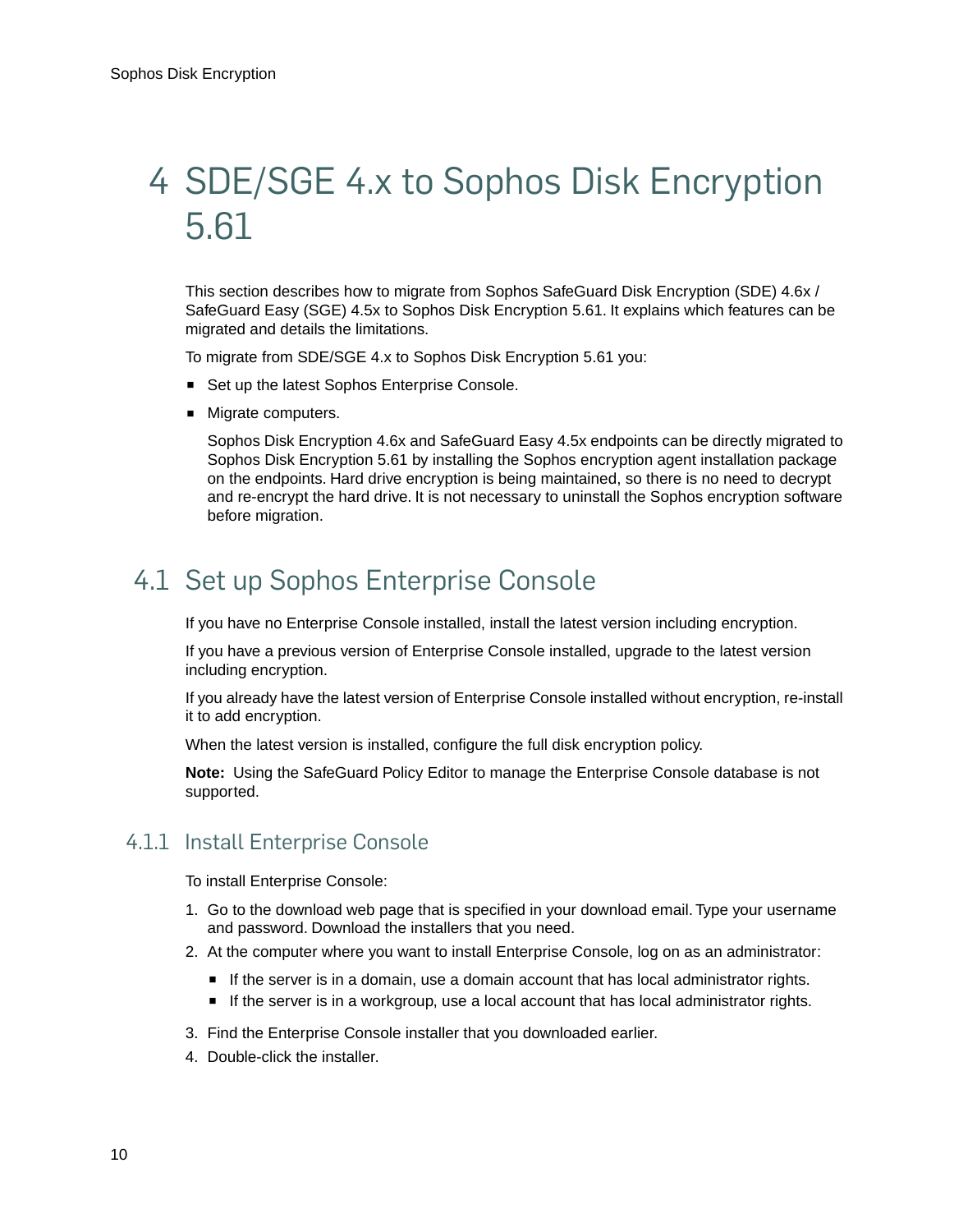5. When you are prompted, click **Install**.

The installation files are copied to the computer and a wizard starts.

- 6. The wizard guides you through installation.You should do as follows:
	- a) Accept the defaults wherever possible.
	- b) On the **Components Selection** page, ensure that all the components are selected.
	- c) On the **Database details** page, enter details of an account that can access the computer where you are installing Enterprise Console. This should not be an administrator account.
	- d) On the **Manage Encryption** page, click **Manage Encryption**.
	- e) On the **Sophos Encryption** page, click **New installations**.You are prompted for the password for the certificates backup store. Make a note of the password.
- 7. When installation is complete, you may be prompted to restart. Click **Yes** or **Finish**.

## 4.1.2 Upgrade Sophos Enterprise Console

If you have Sophos Enterprise Console below 5.1 installed on your computer, upgrade to the latest version of Sophos Enterprise Console including encryption.

To do so, run the latest Enterprise Console installer and follow the instructions. For more information, see the *Sophos Enterprise Console upgrade guide*.

**Note:** In the installer wizard make sure that you select to manage encryption with Enterprise Console.

Sophos Enterprise Console is upgraded, the full disk encryption feature is available.

## 4.1.3 Add encryption to Sophos Enterprise Console

If you have Sophos Enterprise Console 5.1 or later without encryption installed on your computer, re-install it to add encryption.

**Note:** If you are not using the latest version of Enterprise Console, we recommend upgrading to the latest version first.

- 1. At the computer where you want to install Enterprise Console, log on as an administrator:
	- If the server is in a domain, use a domain account that has local administrator rights.
	- If the server is in a workgroup, use a local account that has local administrator rights.
- 2. Find the Enterprise Console installer that you downloaded earlier.
- 3. Double-click the installer.
- 4. When you are prompted, click **Modify**.

The installation files are copied to the computer and a wizard starts.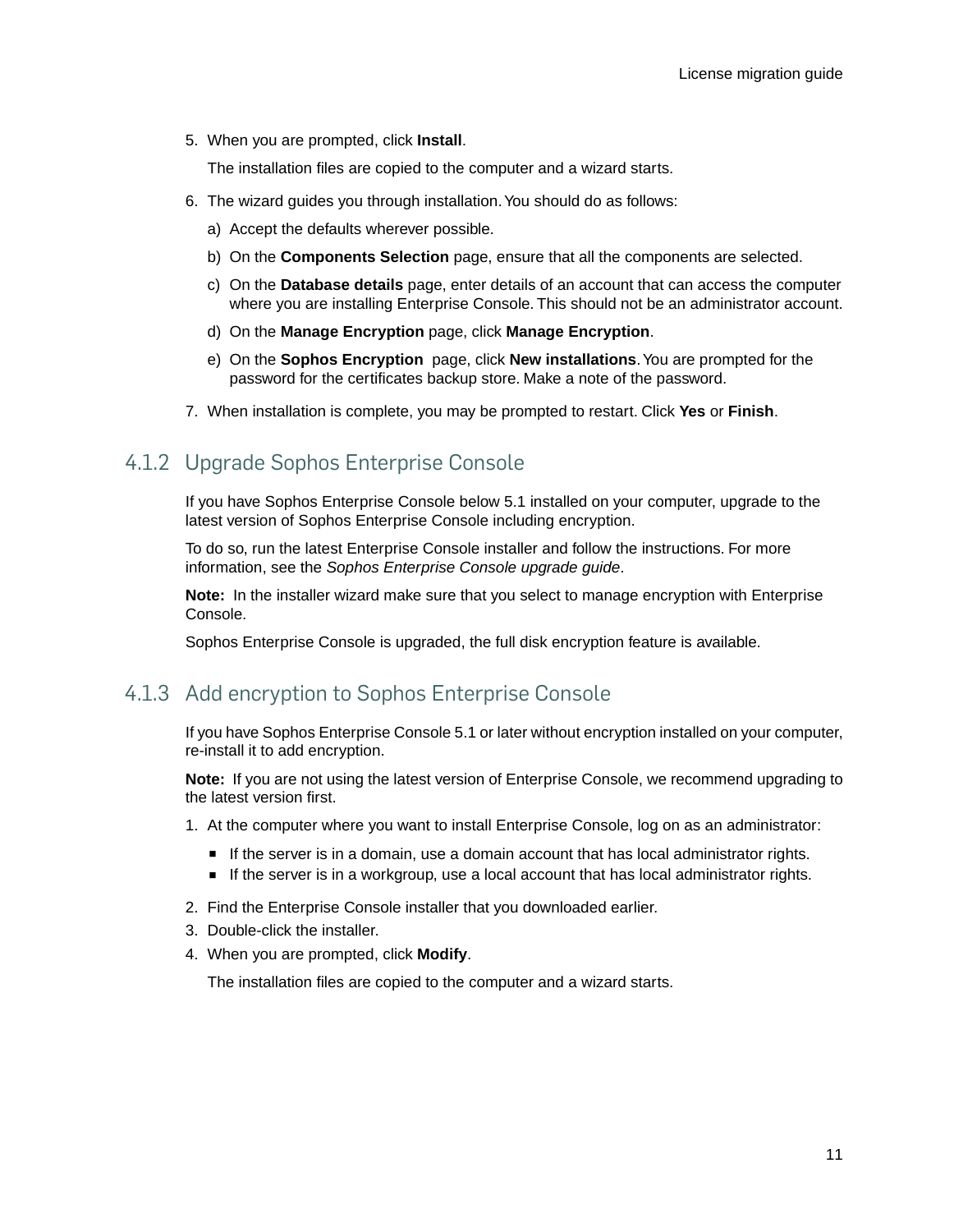- 5. The wizard guides you through installation.You should do as follows:
	- a) Accept the defaults wherever possible.
	- b) On the **Components Selection** page, ensure that all the components are selected.
	- c) On the **Database details** page, enter details of an account that can access the computer where you are installing Enterprise Console. This should not be an administrator account.
	- d) On the **Manage Encryption** page, click **Manage Encryption**.
	- e) On the **Sophos Encryption** page, click **New installations**.You are prompted for the password for the certificates backup store. Make a note of the password.
- 6. When installation is complete, you may be prompted to restart. Click **Yes** or **Finish**.

## 4.1.4 Configure the full disk encryption policy

On endpoint computers that have been encrypted before migration, hard drives remain encrypted. Data on encrypted hard drives can be accessed as before.

Configure the full disk encryption policy in Sophos Enterprise Console. A default full disk encryption policy is available with pre-defined encryption and authentication settings for quick and easy policy deployment. Select the volumes to encrypt in the default policy and configure it to your needs.

After migrating the computers, assign the full disk encryption policy to them to make sure that all encryption settings are consistent.

For further information, see the *Sophos Enterprise Console Help*.

## <span id="page-11-0"></span>4.2 Migrate computers

To migrate computers with Sophos Disk Encryption (SDE) 4.6x / SafeGuard Easy 4.5x installed to Sophos Disk Encryption you:

- Prepare computers.
- Start migration.
- Log on to the computer after migration.
- Convert keys for encrypted removable media.

## 4.2.1 Prerequisites

- Direct migration is supported for Sophos SafeGuard Disk Encryption 4.6x and SafeGuard Easy 4.5x. A direct upgrade should also work for SafeGuard Easy versions 4.3x and 4.4x. SafeGuard Easy versions older than 4.3x must be upgraded to SafeGuard Easy 4.50 first.
- SafeGuard Easy/Sophos SafeGuard Disk Encryption must be running on the following operating system:

Windows XP Professional Workstation Service Pack 2, 3

■ Windows Installer Version 3.01 or higher has to be installed.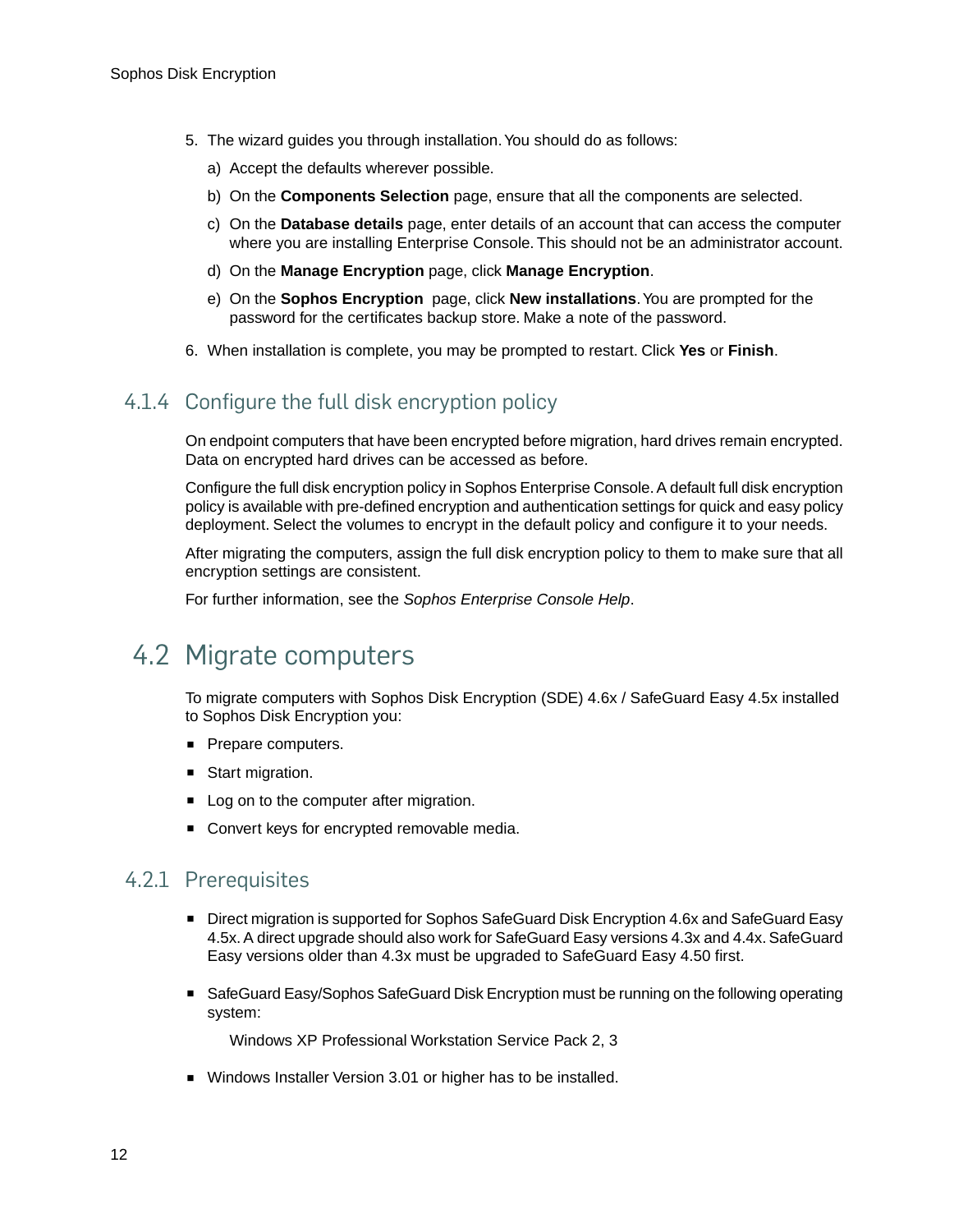- The hardware must meet the system requirements of the Sophos Disk Encryption 5.61 encryption agent.
- When using special software (for example Lenovo middleware), it must meet the system requirements of the Sophos Disk Encryption 5.61 encryption agent.
- Upgrade is supported if the hard disks are encrypted with the following algorithms: AES128, AES256, 3DES, IDEA.
- Users need a valid Windows account and password. If they do not know their Windows password because they have previously been logged on to Windows using Secure Automatic Logon, the Windows user password has to be reset before migration and the new password has to be forwarded to the users.

### 4.2.2 Limitations

■ The following installations cannot be migrated and a migration should not be attempted.

#### **Note:**

If you start migrating in the following cases, an error message is displayed (error number 5006).

Twin Boot installations Installations with active Compaq Switch Lenovo Computrace installations Hard drives that are partially encrypted, for example with boot sector encryption only. Hard drives with hidden partitions Hard drives that have been encrypted with one of the following algorithms: XOR, STEALTH, DES, RIJNDAEL, Blowfish-8, Blowfish-16 Multi-boot scenarios with a second Windows or Linux partition

■ Removable media that have been encrypted with one of the following algorithms cannot be migrated: XOR, STEALTH, DES, RIJNDAEL, Blowfish-8, Blowfish-16.

#### **Note:**

There is a risk of data being lost in these cases. After migration, data on the removable medium cannot be accessed with Sophos Disk Encryption any more.

■ Removable media with Super Floppy volumes cannot be transformed after migration.

### 4.2.3 Which functionality is migrated

The table below shows which functionality is migrated and how it is handled in Sophos Disk Encryption.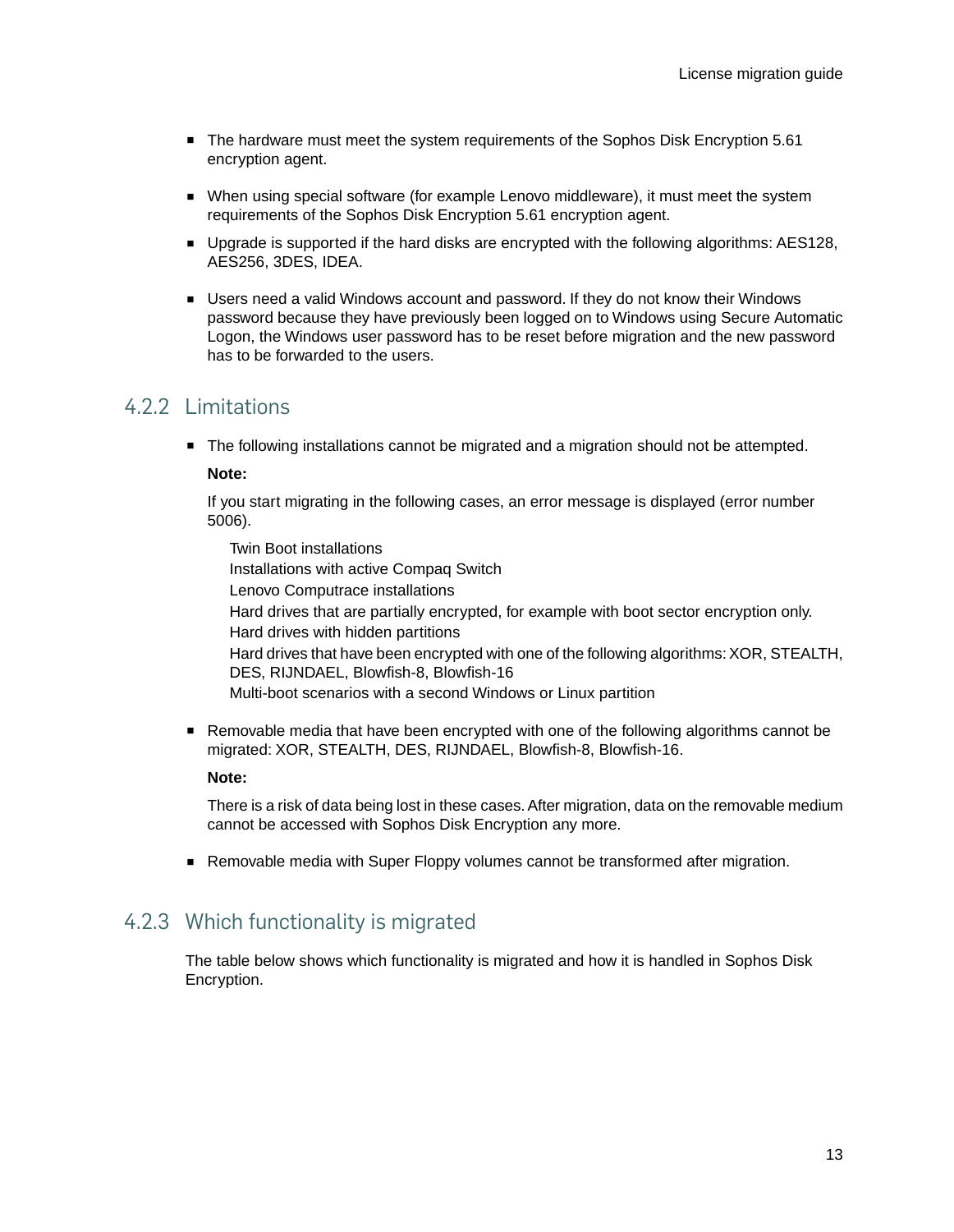| Sophos SafeGuard Disk<br><b>Encryption/SafeGuard Easy</b>                            | Migration      | <b>Sophos Disk Encryption</b>                                                                                                                                                                                                                                                                                                                                                                                    |
|--------------------------------------------------------------------------------------|----------------|------------------------------------------------------------------------------------------------------------------------------------------------------------------------------------------------------------------------------------------------------------------------------------------------------------------------------------------------------------------------------------------------------------------|
| Encrypted hard drives                                                                | Yes            | The hard drive keys are protected by Power-on<br>Authentication. So the hard drive key is at no time<br>exposed. If Boot Protection mode has been selected<br>in SafeGuard Easy, the current version has to be<br>uninstalled. The hard drive encryption algorithm is<br>not changed by migration. Therefore the actual<br>algorithm for this type of migrated hard drive may<br>differ from the general policy. |
| Encrypted removable media (only<br>applicable when migrating from<br>SafeGuard Easy) | Yes            | Encrypted removable media remain encrypted and<br>data copied to it will be encrypted. You can access<br>the encrypted data. Removable media that was<br>unencrypted before migration will stay unencrypted<br>after migration.                                                                                                                                                                                  |
| Sophos SafeGuard Disk<br>Encryption/SafeGuard Easy user<br>names and passwords       | N <sub>o</sub> | Windows user names and passwords are used<br>instead.                                                                                                                                                                                                                                                                                                                                                            |
| Policies                                                                             | No             | To make sure that all settings are consistent, no<br>automatic upgrade is executed. The policies have to<br>be reset in Enterprise Console.                                                                                                                                                                                                                                                                      |
| <b>Pre-Boot Authentication</b>                                                       | No             | Pre-Boot Authentication (PBA) is replaced by<br>Power-on Authentication (POA).                                                                                                                                                                                                                                                                                                                                   |
| Tokens/smartcards (only<br>applicable when migrating from<br>SafeGuard Easy)         | No             | Sophos Disk Encryption 5.61 on endpoints does not<br>support tokens/smartcards. Logging on is only<br>possible with user name and password or Fingerprint.<br>It is absolutely necessary to make sure that users<br>know their Windows credentials. Otherwise they<br>cannot log on.                                                                                                                             |
| Logon with Lenovo Fingerprint<br>Reader                                              | To some degree | Fingerprint logon can continue to be used. The<br>fingerprint reader hardware and software has to be<br>supported by Sophos Disk Encryption 5.61 and the<br>fingerprint user data have to be rolled out again. For<br>further information on fingerprint logon, see the<br>Sophos Disk Encryption Help.                                                                                                          |

## 4.2.4 Prepare computers

- Prepare the endpoints for installation of the encryption software, see [Prepare computers for](#page-7-0) [installation](#page-7-0) (page 8).
- We recommend that you create a valid kernel backup and save this backup in a location that can always be accessed, for example a network path. For further information, see *Saving the*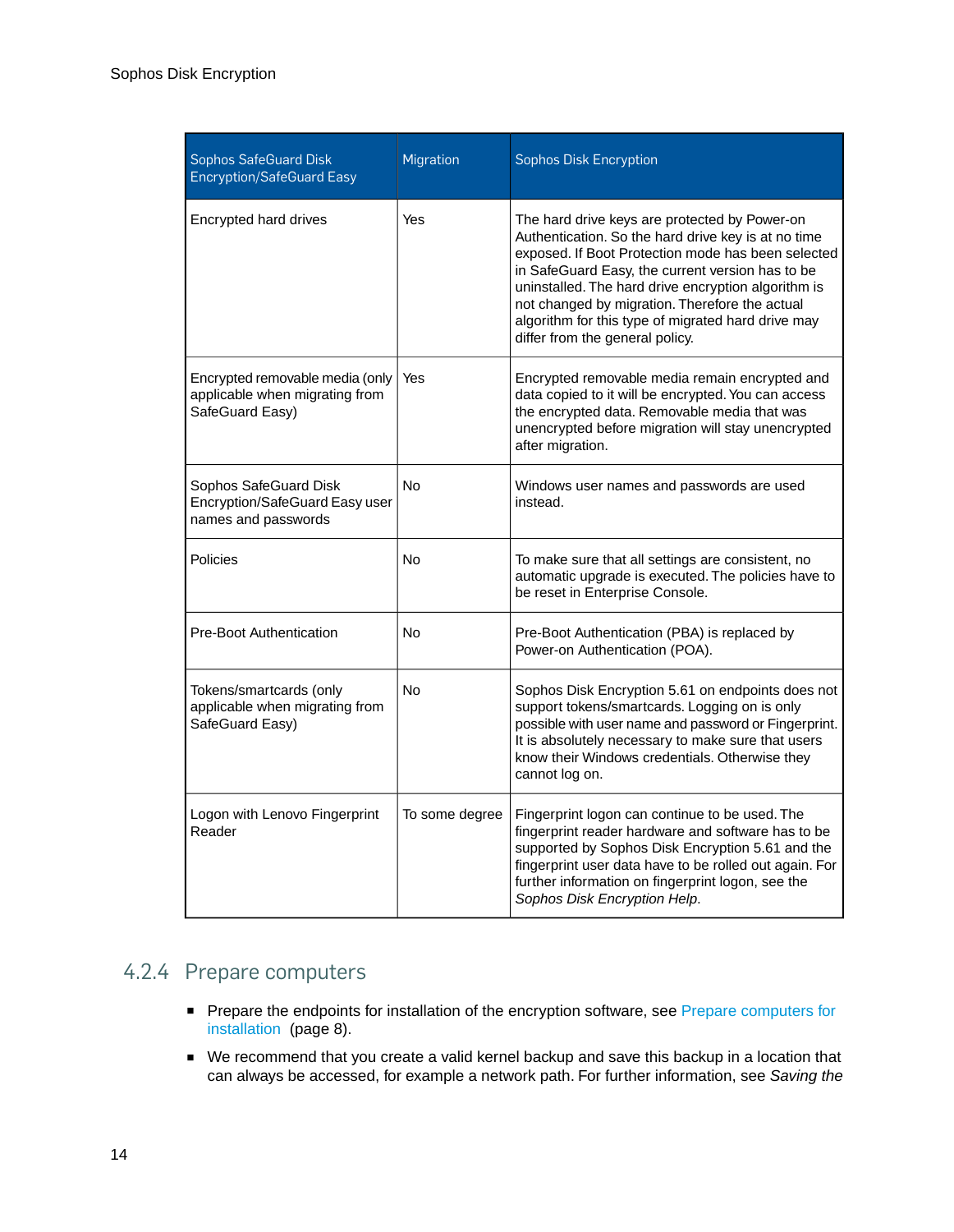*system kernel and creating emergency media* in the *SafeGuard Easy 4.5x/Sophos SafeGuard Disk Encryption 4.6x Help*.

- To reduce the risk of data loss, we recommend that you create a test environment for the first upgrade.
- When migrating from older versions of SafeGuard Easy, first upgrade to version 4.50.
- Leave the computers switched on throughout the upgrade process.
- **Note:** Users need a valid Windows account and password. If they do not know their Windows password because they have previously been logged on to Windows using Secure Automatic Logon, the Windows user password has to be reset before migration and the new password has to be forwarded to the users.

The administrator should keep the users' Windows credentials at hand in case users have forgotten their Windows passwords after upgrading.

## 4.2.5 Start migration

#### **Note:**

The installation can be carried out on a running Sophos SafeGuard Disk Encryption / SafeGuard Easy system. Decryption of encrypted hard drives is not necessary.

To start the migration:

- 1. Double-click WIZLDR.exe from the Sophos SafeGuard Disk Encryption / SafeGuard Easy program folder of the endpoint that is to be upgraded. This starts the Migration Wizard.
- 2. In the Migration Wizard, enter the **SYSTEM** password and click **Next**. In **Destination folder**, click **Next**, and then click **Finish**. A migration configuration file **SGEMIG.cfg** is created.
- 3. In Windows Explorer, rename this file from **SGEMIG.cfg** to **SGE2SGN.cfg**.

**Note:** Owner/creator rights have to be set for this file and the file path where it is stored during the upgrade. Otherwise, the upgrade may fail and a message stating that **SGE2SGN.cfg** cannot be found, is displayed.

4. Install the Sophos Disk Encryption agent by running the setup.exe from the central installation directory and adding the parameter MIGFILE with the file path and name of the migration configuration file.

#### **Example:**

**\\<ServerName>\SophosUpdate\CIDs\<Subscription>\ENCRYPTION\Setup.exe /migfile \\Server\Share\SGE2SGN.cfg**

- 5. In Enterprise Console, assign the full disk encryption policy created before to the migrated computers.
- If the migration is successful, the Sophos Disk Encryption agent is ready on the computer.
- If the migration fails, Sophos SafeGuard Disk Encryption / SafeGuard Easy can still be used on the computer. In such cases the new encryption agent is automatically removed.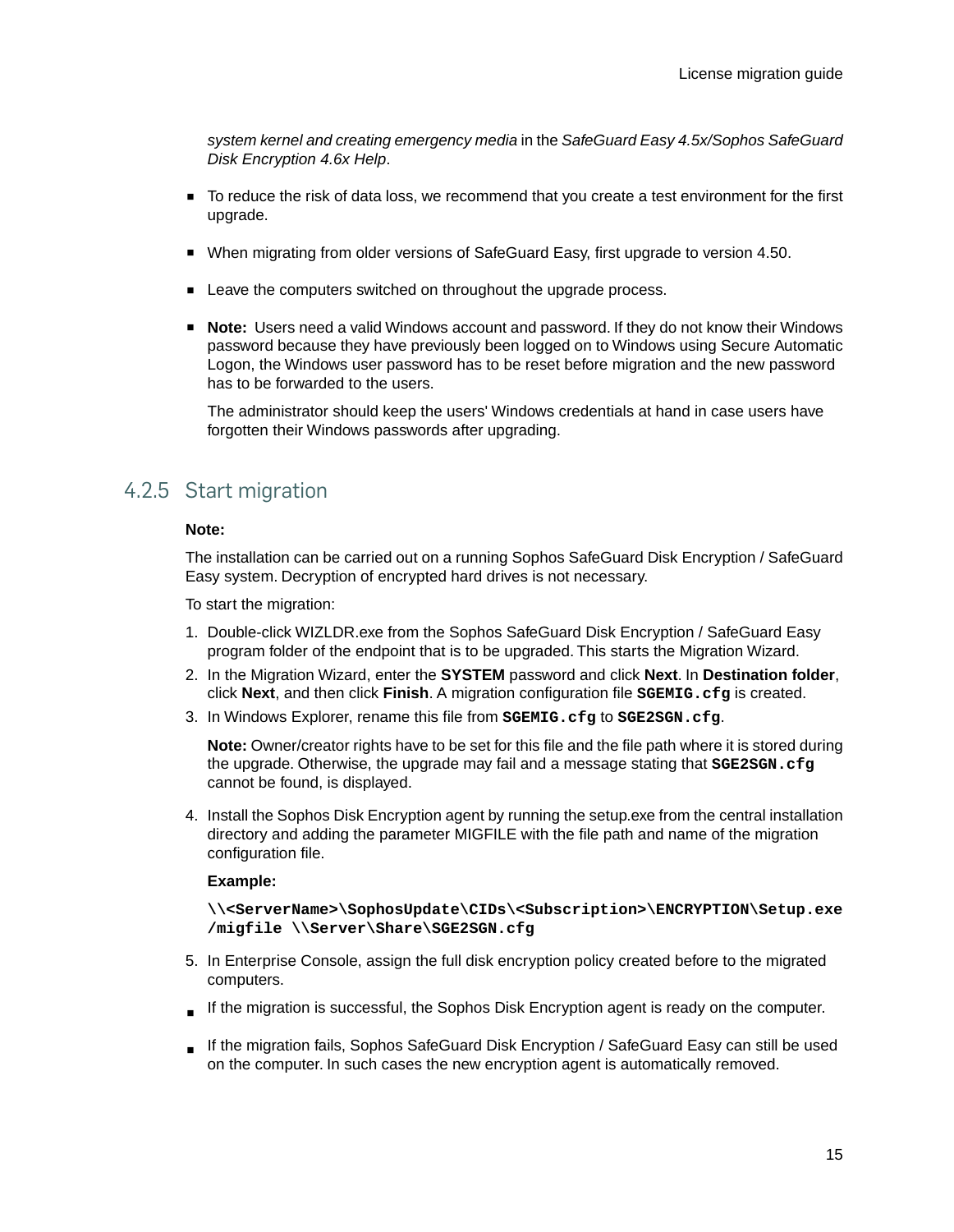## 4.2.6 Log on to computers after migration

To log on to computers that have been migrated:

- 1. Restart the endpoint computer. The first logon is still achieved with Autologon. New keys and certificates are assigned to the user.
- 2. Restart the endpoint computer for a second time. Log on at the Power-on Authentication. The computers are protected again only after the second restart.
- 3. Log on to Windows to receive new keys and certificates.
- 4. To be able to access the hard drive, restart the computer again.

## 4.2.7 Convert keys for encrypted removable media

The appropriate encryption policy has to be present on the computer before conversion. Otherwise the keys are not converted.

Encrypted removable media remain encrypted, but the keys have to be converted to a compatible format.

#### **Note:**

After conversion, an encrypted data medium can only be read with Sophos Disk Encryption and only at the one endpoint computer where it was converted during migration.

- 1. Detach the media from the computer and reinsert it. This ensures that you can decrypt removable media or add and remove keys for removable media encryption.
- 2. In Windows Explorer, double-click the media you want to access.
- 3. You are prompted to confirm the transformation of the encryption keys into a compatible format.
	- If you confirm the conversion, full access to the migrated data is provided.
	- If you reject the conversion, the migrated data can still be opened for reading and writing.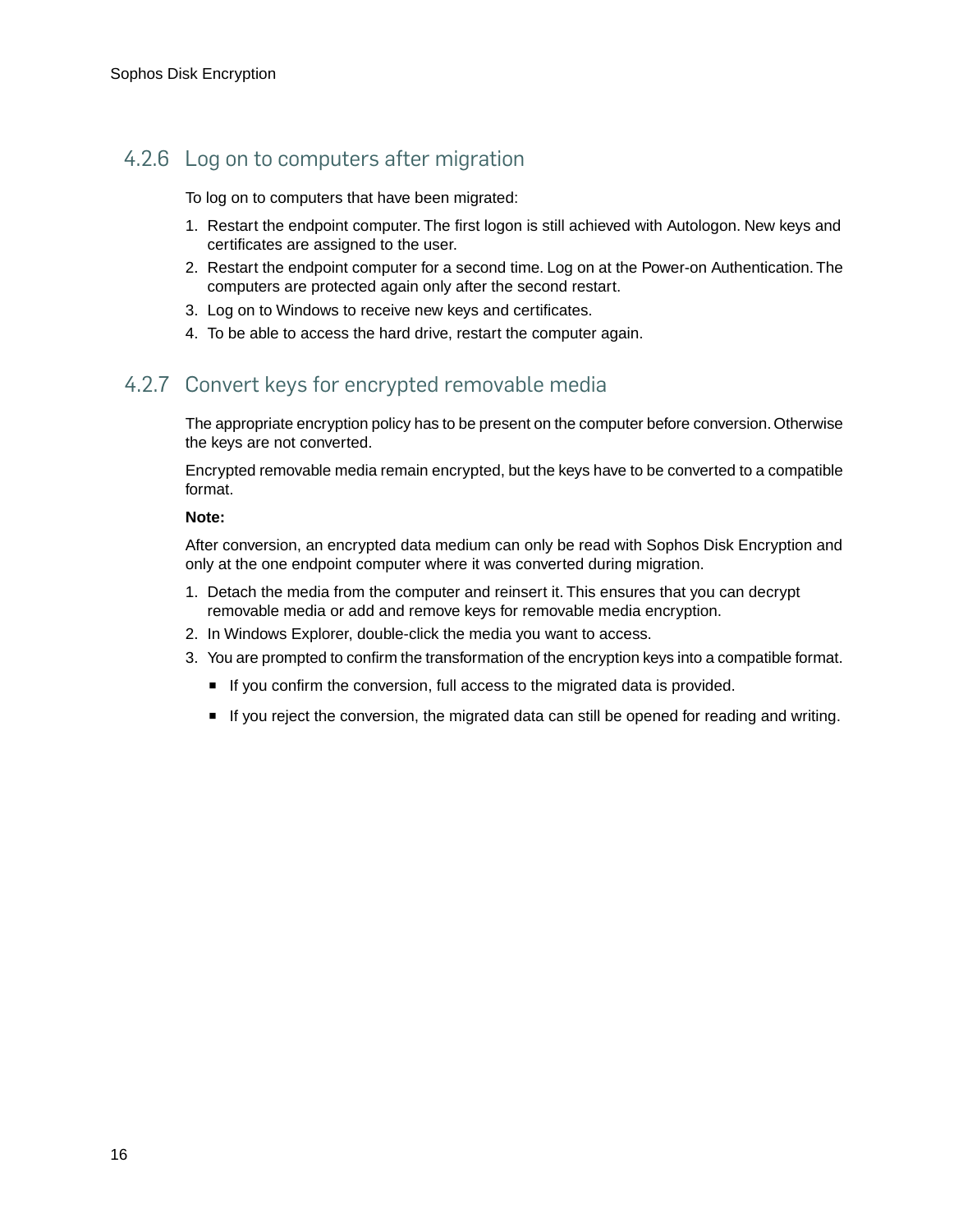## <span id="page-16-0"></span>5 SDE/SGE 5.5x or 5.6x to Sophos Disk Encryption 5.61

You can migrate Sophos SafeGuard Disk Encryption (SDE) / SafeGuard Easy (SGE) 5.5x or 5.6x to Sophos Disk Encryption 5.61 with central management through Enterprise Console to make use of comprehensive management features.

To migrate from SDE/SGE 5.5x or 5.6x to Sophos Disk Encryption 5.61 you:

- Set up Enterprise Console.
- Upgrade computers.

## <span id="page-16-1"></span>5.1 Set up Sophos Enterprise Console

If you have no Enterprise Console installed, install the latest version including encryption.

If you have a previous version of Enterprise Console installed, upgrade to the latest version including encryption.

If you already have the latest version of Enterprise Console installed without encryption, re-install it to add encryption.

When the latest version is installed, configure the full disk encryption policy.

**Note:** Using the SafeGuard Policy Editor to manage the Enterprise Console database is not supported.

## 5.1.1 Install Enterprise Console

To migrate from SafeGuard Disk Encryption 5.5x or 5.6x/SafeGuard Easy 5.5x or 5.6x with SafeGuard Policy Editor to Sophos Enterprise Console, the following prerequisites must be met:

- Access to the MSO certificate and private key ( .p12) of your SafeGuard Disk Encryption 5.x/SafeGuard Easy 5.x environment and the corresponding password must be available.
- Access to the company certificate backup (.p12) of your SafeGuard Disk Encryption 5.5x or 5.6x/SafeGuard Easy 5.5x or 5.6x environment must be available.
- The server component of the Sophos Enterprise Console cannot be installed on a computer with SafeGuard Policy Editor or with Sophos SafeGuard Client.
- 1. Go to the download web page that is specified in your download email. Type your username and password. Download the installers that you need.
- 2. At the computer where you want to install Enterprise Console, log on as an administrator:
	- If the server is in a domain, use a domain account that has local administrator rights.
	- If the server is in a workgroup, use a local account that has local administrator rights.
- 3. Find the Enterprise Console installer that you downloaded earlier.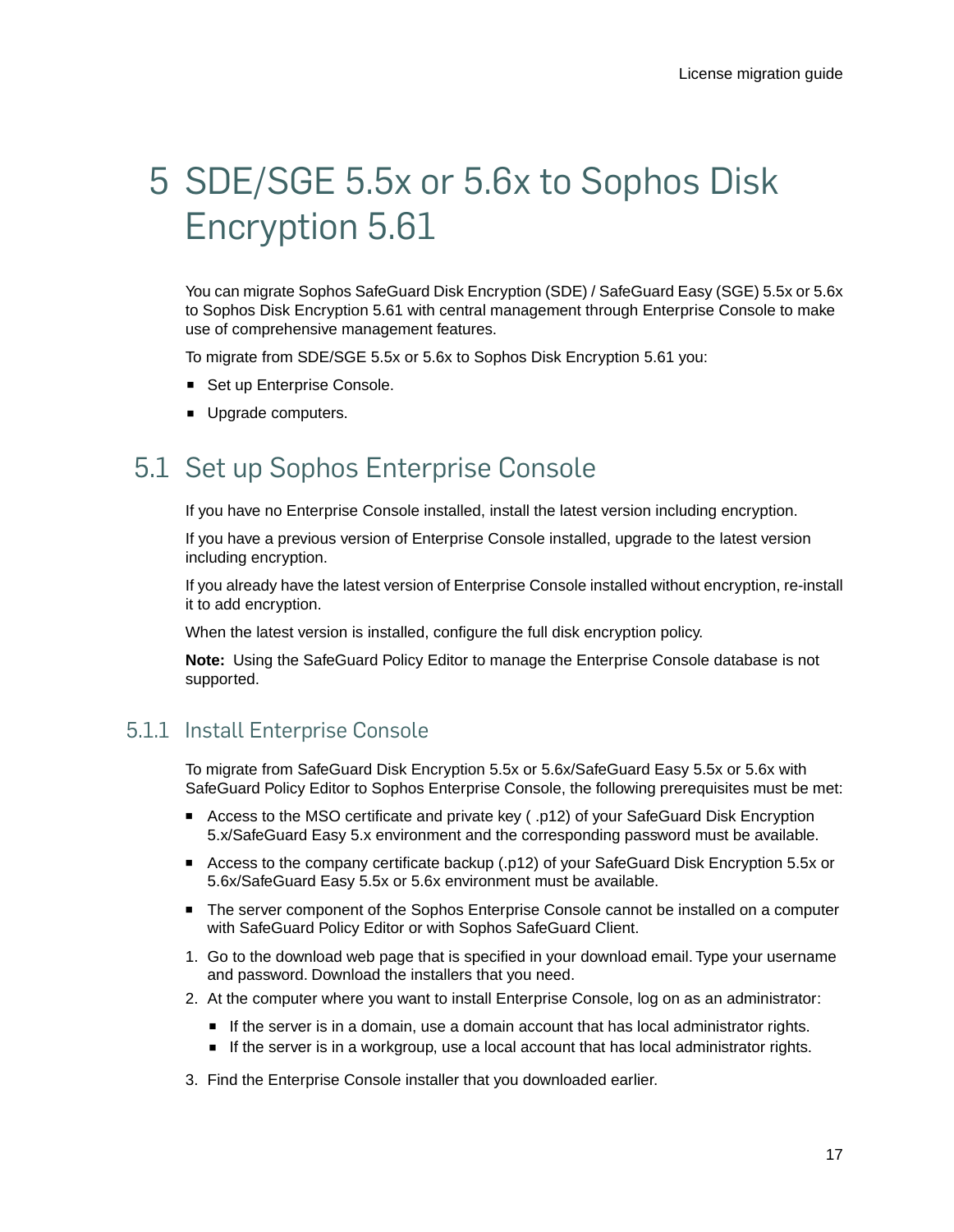- 4. Double-click the installer.
- 5. When you are prompted, click **Install**.

The installation files are copied to the computer and a wizard starts.

- 6. The wizard guides you through installation.You should do as follows:
	- a) Accept the defaults wherever possible.
	- b) On the **Components Selection** page, ensure that all the components are selected.
	- c) On the **Database details** page, enter details of an account that can access the computer where you are installing Enterprise Console. This should not be an administrator account.
	- d) On the **Manage Encryption** page, click **Manage encryption**.
	- e) On the **Sophos Encryption** page, click **Existing installations**.
	- f) On the **Import Certificates** page, click **Import** to browse for the respective certificate backups of your previous Sophos encryption installation. Enter the password for each backup.
- 7. When installation is complete, you may be prompted to restart. Click **Yes** or **Finish**.

## 5.1.2 Upgrade Sophos Enterprise Console

If you have Sophos Enterprise Console below 5.1 installed on your computer, upgrade to the latest version of Sophos Enterprise Console including encryption.

To do so, run the latest Enterprise Console installer and follow the instructions. For more information, see the *Sophos Enterprise Console upgrade guide*.

**Note:** In the installer wizard make sure that you select to manage encryption with Enterprise Console.

Sophos Enterprise Console is upgraded, the full disk encryption feature is available.

## 5.1.3 Add encryption to Sophos Enterprise Console

If you have Sophos Enterprise Console 5.1 or later without encryption installed on your computer, re-install it to add encryption.

**Note:** If you are not using the latest version of Enterprise Console, we recommend upgrading to the latest version first.

- 1. At the computer where you want to install Enterprise Console, log on as an administrator:
	- If the server is in a domain, use a domain account that has local administrator rights.
	- If the server is in a workgroup, use a local account that has local administrator rights.
- 2. Find the Enterprise Console installer that you downloaded earlier.
- 3. Double-click the installer.
- 4. When you are prompted, click **Modify**.

The installation files are copied to the computer and a wizard starts.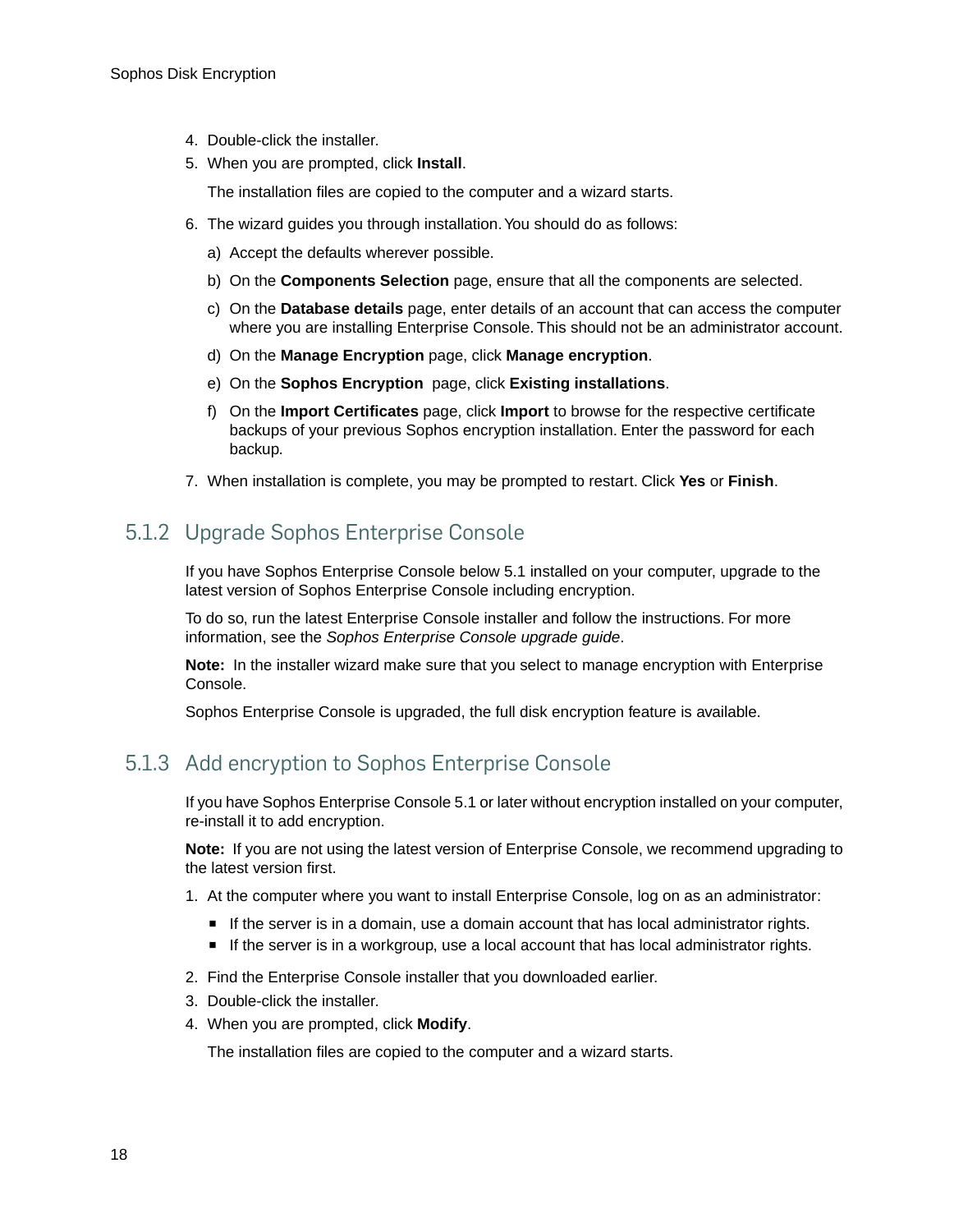- 5. The wizard guides you through installation.You should do as follows:
	- a) Accept the defaults wherever possible.
	- b) On the **Components Selection** page, ensure that all the components are selected.
	- c) On the **Database details** page, enter details of an account that can access the computer where you are installing Enterprise Console. This should not be an administrator account.
	- d) On the **Manage Encryption** page, click **Manage Encryption**.
	- e) On the **Sophos Encryption** page, click **Existing installations**.
	- f) On the **Import Certificates** page, click **Import** to browse for the respective certificate backups of your previous Sophos encryption installation. Enter the password for each backup.
- 6. When installation is complete, you may be prompted to restart. Click **Yes** or **Finish**.

## 5.1.4 Configure the full disk encryption policy

On endpoint computers that have been encrypted before migration, hard drives remain encrypted. Data on encrypted hard drives can be accessed as before.

Configure the full disk encryption policy in Sophos Enterprise Console. A default full disk encryption policy is available with pre-defined encryption and authentication settings for quick and easy policy deployment. Select the volumes to encrypt in the default policy and configure it to your needs.

After migrating the computers, assign the full disk encryption policy to them to make sure that all encryption settings are consistent.

For further information, see the *Sophos Enterprise Console Help*.

## <span id="page-18-0"></span>5.2 Upgrade computers

You upgrade computers with Sophos SafeGuard Disk Encryption (SDE) / SafeGuard Easy (SGE) 5.5x or 5.6x installed to Sophos Disk Encryption 5.61 by simply installing the Sophos Disk Encryption 5.61 agent software. There is no need to uninstall the previous Sophos encryption software.

You can do this either automatically or manually.

**Note:** Migration of endpoints with SafeGuard Data Exchange installed is not supported.You have to uninstall SafeGuard Data Exchange first before migration.

## 5.2.1 Install encryption software automatically

Make sure that the endpoints have been prepared for full disk encryption installation, in particular that the Sophos anti-virus software version 10 has been installed and that third-party encryption software has been uninstalled. For further information, see [Prepare computers for installation](#page-7-0) (page 8).

To install encryption software automatically:

1. In Enterprise Console, select the computers on which you want to install full disk encryption.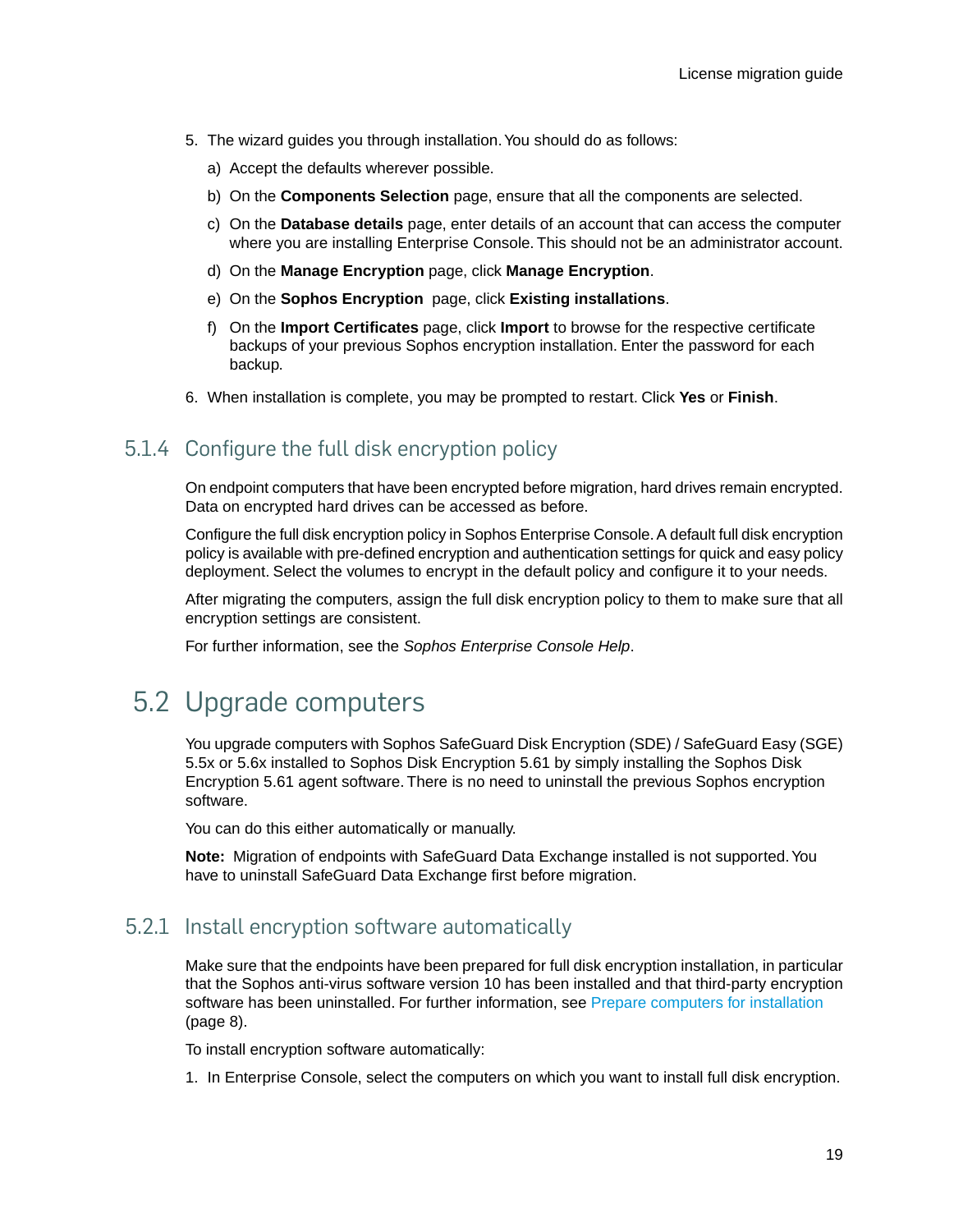- 2. Right-click the computers, and then click **Protect computers**.The **Protect Computers Wizard** is launched.
- 3. On the **Welcome** page, click **Next**.
- 4. On the **Installation Type** page, select **Encryption software**.
- 5. If there is more than one encryption subscription and installer location (bootstrap location) available, the **Encryption location** page is displayed. Select the **Encryption subscription** and **Address** to install from.
- 6. On the **Encryption summary** page, check for any installation problems.
- 7. On the **Credentials** page, enter details of an account that can be used to install software on computers.

Installation is staggered, so the process may not be complete on all the computers for some time.

The installation of encryption will cause computers to restart automatically within about 30 minutes after installation of the encryption software. If encryption is enabled by policy, it will only take place after the computer's restart.

For further information on the start behaviour of the computer and first logon after installation and activation of encryption, see the *Sophos Disk Encryption 5.61 help*.

## 5.2.2 Install encryption software manually

If you have computers that you cannot protect automatically, protect them by running an installer from the shared folder to which the encryption software has been downloaded.This shared folder is known as the *bootstrap location*.

Make sure that the endpoints have been prepared for full disk encryption installation, in particular that the Sophos anti-virus software version 10 has been installed and that third-party encryption software has been uninstalled.

During the installation of full disk encryption, make sure that only one user session is active on the endpoint. If you do not do this, the installation will fail.

You must log on to the computers that you want to protect as a Windows administrator.

To install encryption software on computers manually:

1. To find out which directory the installer is in, open Enterprise Console and select **Bootstrap locations** from the **View** menu.

In the **Bootstrap Locations** dialog box, the **Location** column displays the bootstrap location for each platform. Make a note of the relevant paths.

- 2. At the computer that hosts the bootstrap location, create a read-only user account.
- 3. Go to each computer and log on with local administrator rights.
- 4. Locate the encryption setup program setup.exe in the bootstrap location and double-click it. The encryption setup program can be found in the following location: \\<ServerName>\SophosUpdate\CIDs\<Subscription>\ENCRYPTION
- 5. A wizard guides you through installation of the encryption software.

To complete installation, the computer is restarted automatically.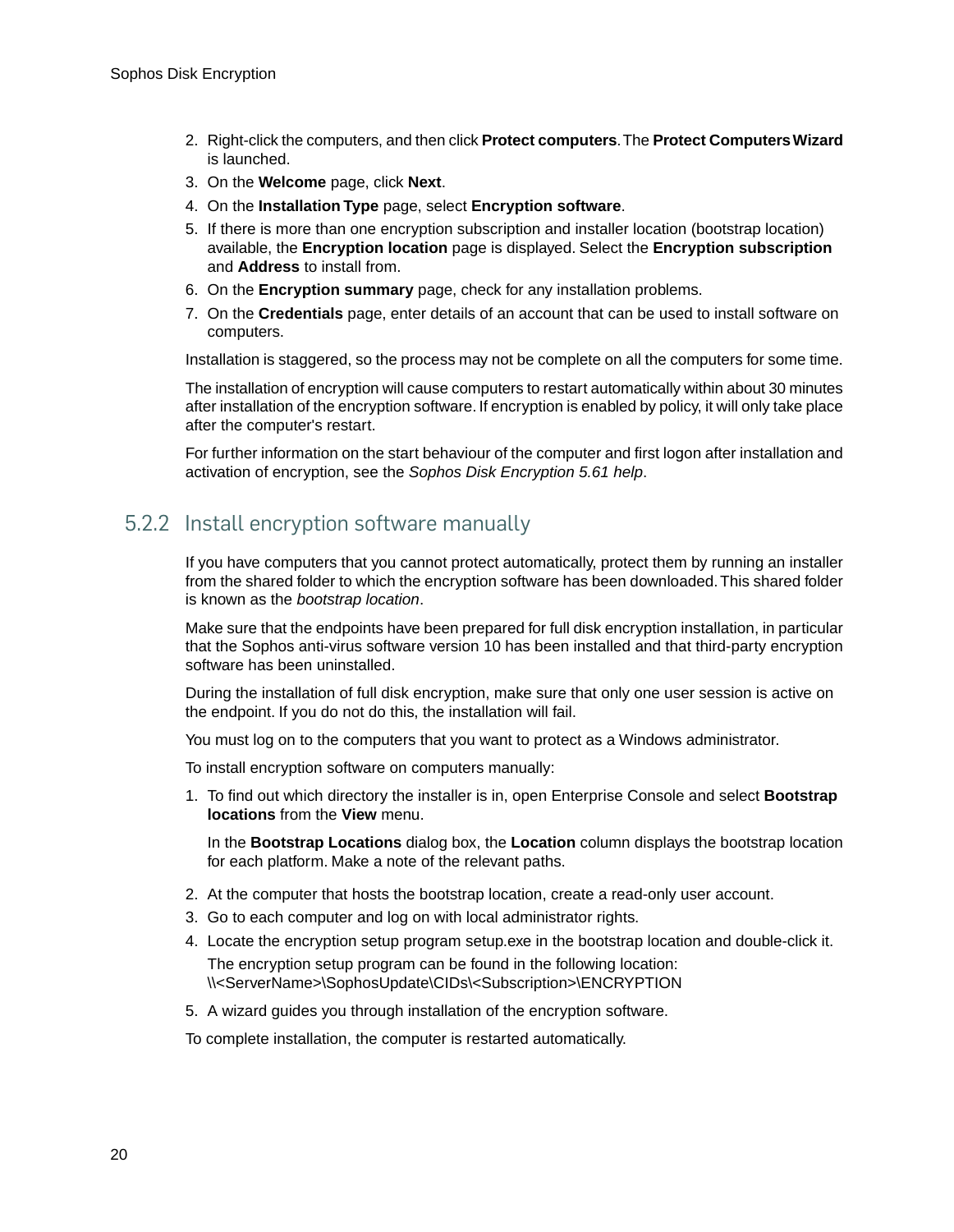## <span id="page-20-0"></span>5.3 Merge two SDE/SGE 5.5x or 5.6x environments into Sophos Disk Encryption 5.61

You only need to carry out this step, if you have two Sophos SafeGuard Disk Encryption (SDE) 5.5x or 5.6x/ SafeGuard Easy (SGE) 5.5x or 5.6x environments using different company certificates and want to merge them into one Sophos Disk Encryption environment.

**Note:** You must have carried out the steps for migrating SDE/SGE 5.5x or 5.6x to Sophos Disk Encryption 5.61, see [SDE/SGE 5.5x or 5.6x to Sophos Disk Encryption 5.61](#page-16-0) (page 17).

The SDE/SGE protected computers need to be moved to one SDE/SGE environment managed by one SafeGuard Policy Editor.You therefore need to decide which is your source environment (the computers that need to be moved) and which is your target environment (the SDE/SGE environment where they should be moved to).

### 5.3.1 Replace the company certificate

The following prerequisites must be met:

Decide which is your source and which is your target Policy Editor environment.The source Policy Editor is the one you used for creating the configuration packages for the endpoints that are to be moved. The target Policy Editor is the one the endpoints will be moved to.

To replace the company certificate:

- 1. Upgrade each SafeGuard Policy Editor instance of the two environments you want to merge into Sophos Disk Encryption with SafeGuard Policy Editor version 5.61. If necessary, import a valid license file or use the license file that can be downloaded together with new SafeGuard Policy Editor version. For further information, see the *SDE/SGE Administrator help*.
- 2. On the target Policy Editor, export the company certificate: On the **Tools** menu, click **Options**. Select the **Certificates** tab and click the **Export** button under **Company Certificate**. Enter and confirm a password for the certificate backup when prompted and select a destination directory and filename when prompted. The company certificate is exported (.p12 file).
- 3. On the source Policy Editor, on the **Tools** menu, click **Options** and select **Create...** next to **Create signed Company Certificate Change order (CCO)**. In the **Create CCO** dialog, browse for the target company certificate you exported on the target Policy Editor (step 2). Make sure that it is the desired certificate. Click **Create** and select a destination directory and file name for the .cco file. Confirm that you want to place a **Company Certificate Change Order**.
- 4. On the target Policy Editor, create a configuration package: On the **Tools** menu, click **Configuration Package Tool** and add a new configuration package. Leave the policy group and POA group settings to **not configured**. Do not specify a key backup location. Select **Include Company Certificate Change order (CCO)** and specify an output path. Click **Create Configuration Package**. Select the .cco file created in the source Policy Editor when prompted. Click **Open**. The configuration package is created in the specified location.

**Note:** Do not remove or change existing configuration packages as they are needed by Enterprise Console.

5. Install this configuration package on all endpoints you want to move from the source environment to the target environment.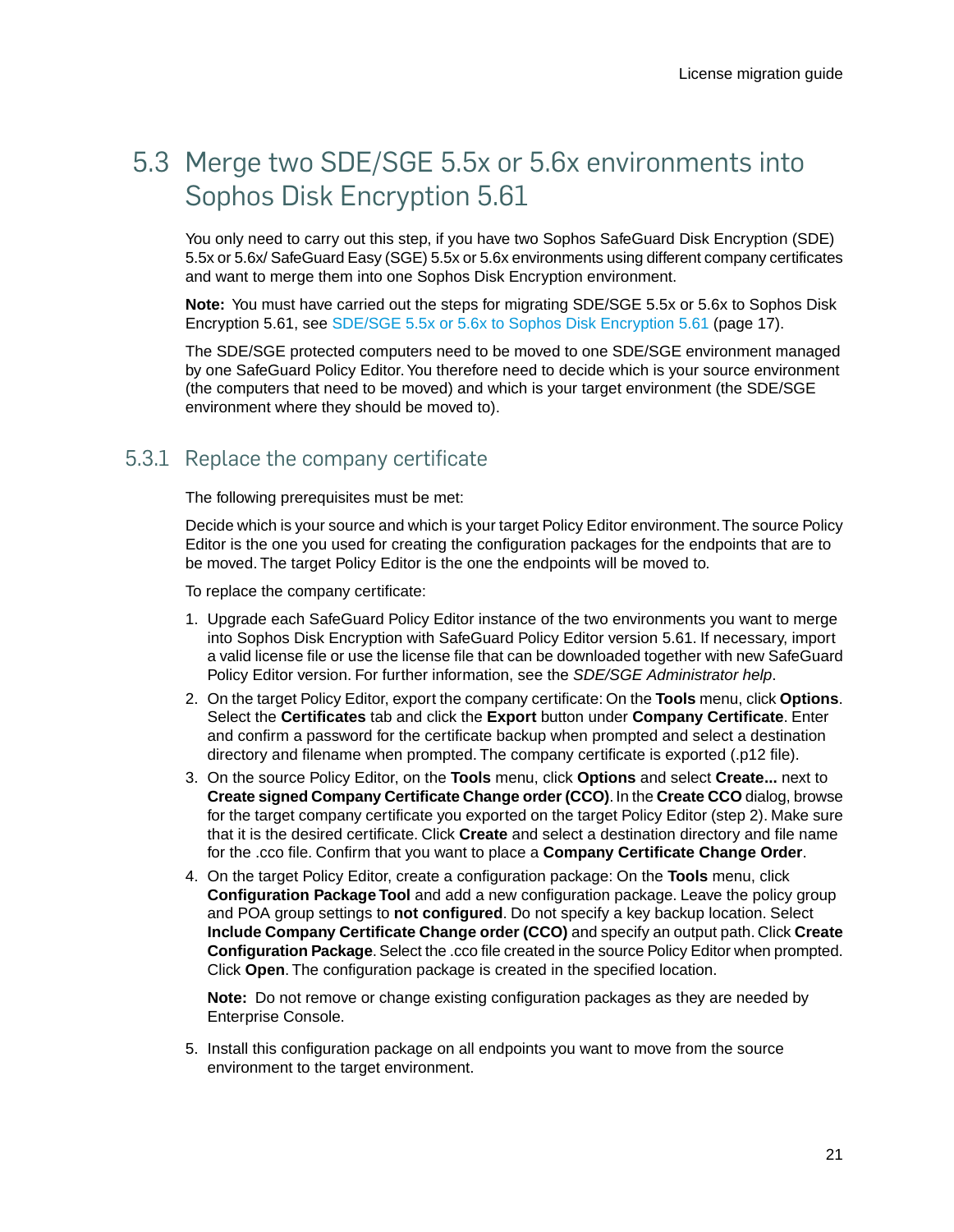## <span id="page-21-0"></span>6 Technical support

You can find technical support for Sophos products in any of these ways:

- Visit the SophosTalk community at [community.sophos.com/](http://community.sophos.com/) and search for other users who are experiencing the same problem.
- Visit the Sophos support knowledgebase at [www.sophos.com/en-us/support.aspx.](http://www.sophos.com/en-us/support.aspx)
- Download the product documentation at [www.sophos.com/en-us/support/documentation.aspx.](http://www.sophos.com/en-us/support/documentation.aspx)
- Open a ticket with our support team at <https://secure2.sophos.com/support/contact-support/support-query.aspx>.